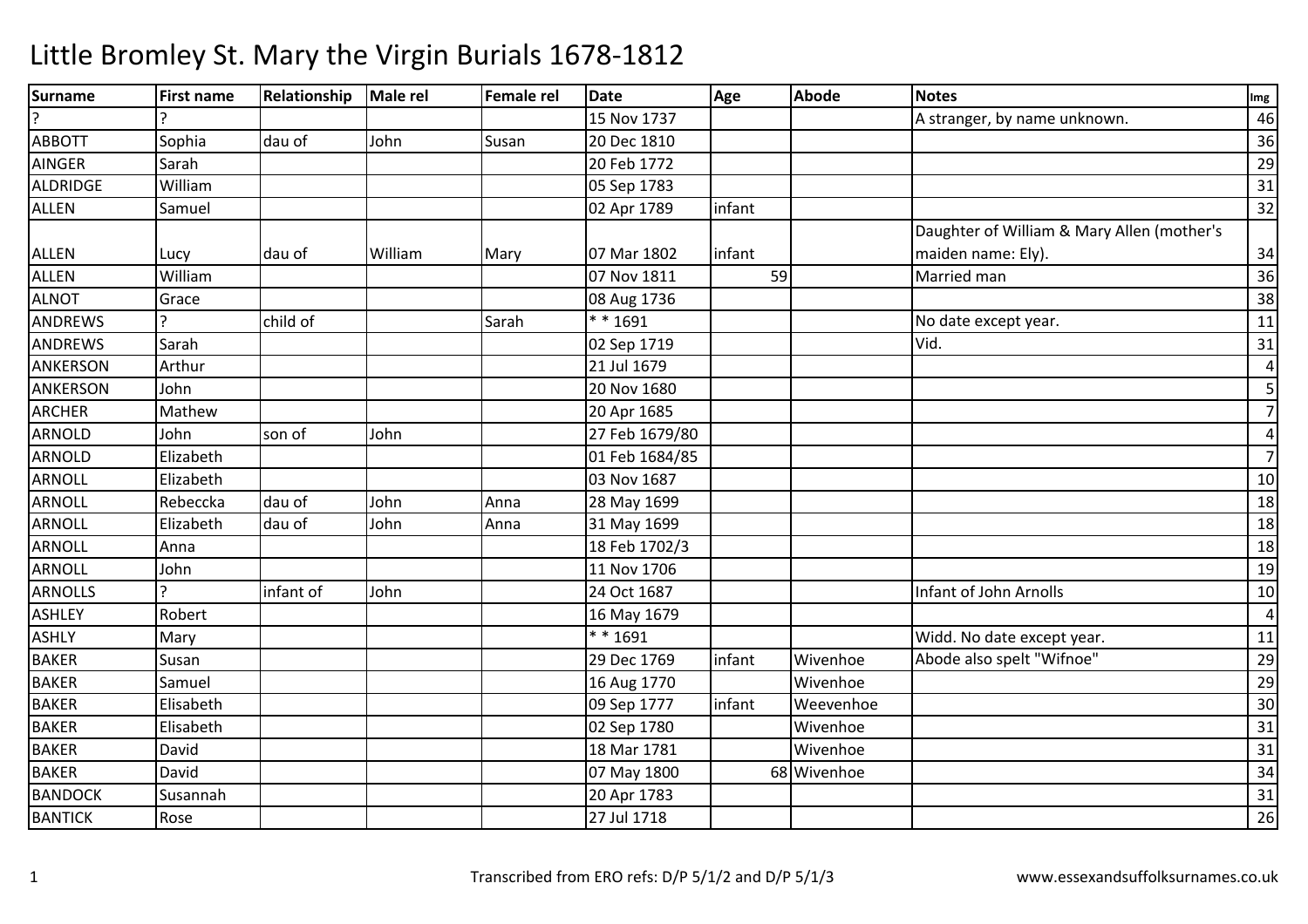| <b>Surname</b>    | <b>First name</b> | Relationship | Male rel | <b>Female rel</b> | <b>Date</b>    | Age    | Abode       | <b>Notes</b>                                   | Img             |
|-------------------|-------------------|--------------|----------|-------------------|----------------|--------|-------------|------------------------------------------------|-----------------|
| <b>BANTICK</b>    | Susan             |              |          |                   | 23 Apr 1731    |        |             |                                                | 37              |
| <b>BANTICK</b>    | Nathanael         |              |          |                   | 18 Nov 1745    |        |             |                                                | $\overline{27}$ |
| <b>BARTON</b>     | Francis           |              |          |                   | 22 Oct 1729    | infant |             |                                                | 35              |
| <b>BARTON</b>     | Francis           |              |          |                   | 15 Aug 1777    |        |             |                                                | 30              |
| <b>BARTON</b>     | Ann               |              |          |                   | 01 May 1781    |        | Manningtree |                                                | 31              |
| <b>BARTON</b>     | John              |              |          |                   | 17 Jun 1806    | 68     |             | Single man                                     | 35              |
|                   |                   |              |          |                   |                |        |             | Son of Richard & Sarah Bennett (mother is late |                 |
| <b>BENNETT</b>    | Samuel            | son of       | Richard  | Sarah             | 05 Apr 1807    |        |             | Cole, widow)                                   | 35              |
| <b>BEWERS</b>     | Mary              | wife of      | John     |                   | 02 Mar 1808    | 55     |             |                                                | 36              |
| <b>BEWERS</b>     | John              |              |          |                   | 08 Sep 1811    | 74     |             | Widower                                        | 36              |
| <b>BEWES</b>      | Mary Ann          |              |          |                   | 21 Nov 1786    | infant |             |                                                | 32              |
| <b>BIGSBY</b>     | John              | son of       | William  | Mercy             | 19 Apr 1744    |        |             |                                                | 27              |
| <b>BIGSBY</b>     | William           |              |          |                   | 18 Jan 1759    |        |             |                                                | 28              |
| <b>BIGSBY</b>     | Mercy             | wife of      | William  |                   | 22 Apr 1767    |        |             |                                                | 29              |
| <b>BIGSBY</b>     | William           |              |          |                   | 05 Mar 1782    |        | Weeks       |                                                | 31              |
| <b>BLACKSELL</b>  | Ann               |              |          |                   | 22 Jun 1681    |        |             |                                                | 5               |
| <b>BLACKSHALL</b> | Thomas            |              |          |                   | 29 Jun 1733    | infant |             |                                                | 37              |
| <b>BLOMFIELD</b>  | Hannah            |              |          |                   | 26 Aug 1707    |        |             |                                                | 19              |
| <b>BLOSS</b>      | Margarett         | dau of       | Richd    | Margarett         | 20 Aug 1705    |        |             |                                                | 19              |
| <b>BLOSS</b>      | Sarah             | dau of       | Richard  | Margaret          | 13 Feb 1707/8  |        |             |                                                | 19              |
| <b>BLOSS</b>      | Alice             | dau of       | Richd    | Margaret          | 09 Apr 1714    |        |             |                                                | 25              |
| <b>BLOSS</b>      | Richd.            |              |          |                   | 05 Jun 1730    |        |             |                                                | 36              |
| <b>BLOYCE</b>     | Sarah             |              |          |                   | 25 Nov 1727    |        |             |                                                | 34              |
| <b>BLOYCE</b>     | John              | son of       | John     |                   | 05 Sep 1736    |        |             |                                                | 38              |
| <b>BLOYCE</b>     | John              |              |          |                   | 18 Nov 1736    |        |             |                                                | 38              |
| <b>BOUTELL</b>    | Francis           |              |          |                   | 28 May 1793    |        |             |                                                | $\overline{33}$ |
| <b>BOUTELL</b>    | Sarah             |              |          |                   | 23 May 1802    | 76     |             | Widow                                          | 34              |
| <b>BRAGG</b>      | Edwd.             |              |          |                   | 29 Jan 1729/30 |        |             |                                                | 36              |
| <b>BRAGG</b>      | John              |              |          |                   | 21 Feb 1729/30 |        |             |                                                | 36              |
| <b>BRANCH</b>     | Sarah             | dau of       | Thomas   | Katherine         | 30 Nov 1738    |        |             |                                                | 26              |
| <b>BRANCH</b>     | Thomas            |              |          |                   | 25 Oct 1751    |        |             |                                                | 28              |
| <b>BRANSON</b>    | Mary              |              |          |                   | 23 Sep 1702    |        |             |                                                | 18              |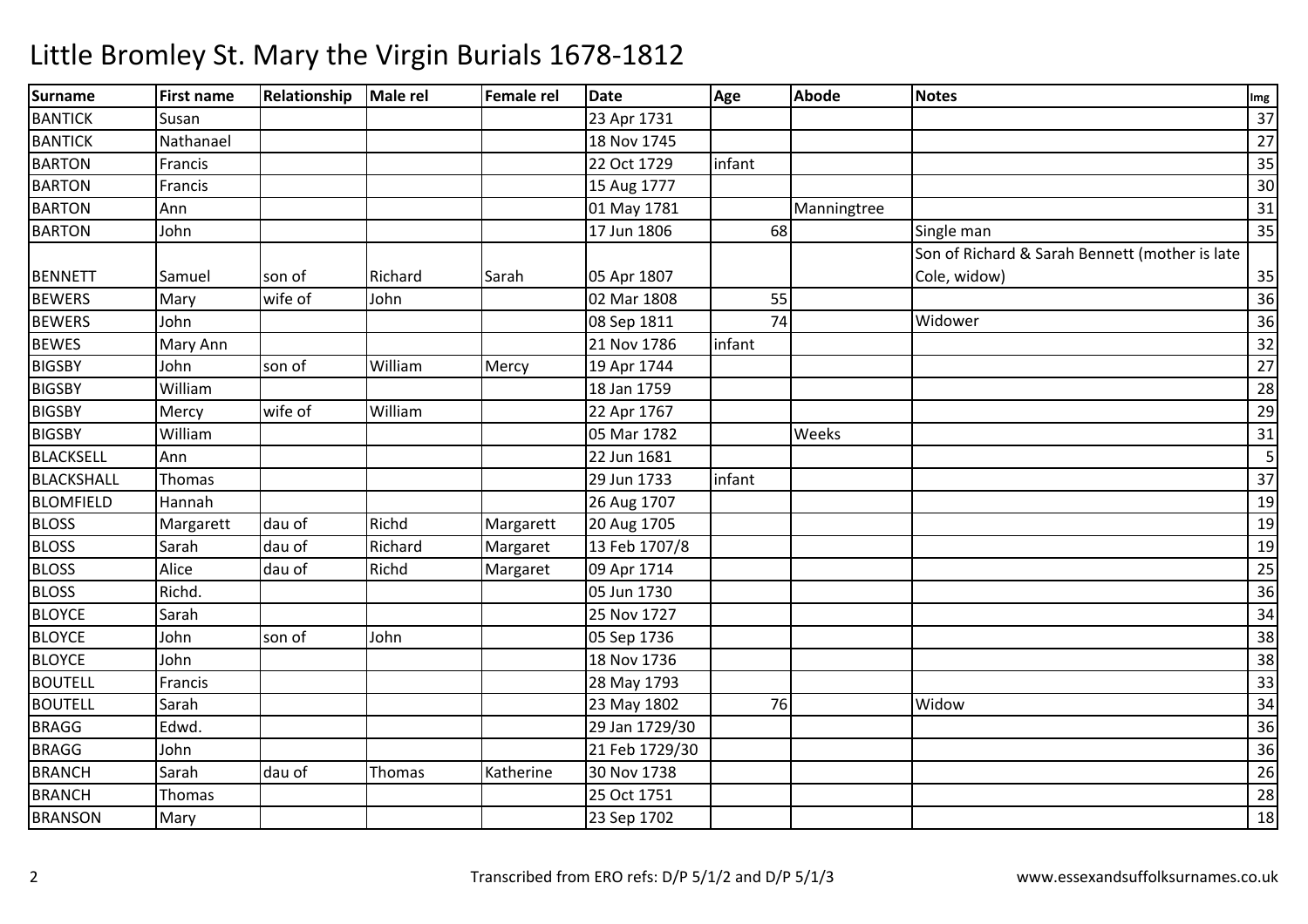#### **Surname First name Relationship Male rel Female rel Date Age Abode Notes Img** BRIGHT Mary 31 May 17588 a contract to the contract of the contract of the contract of the contract of the contract of the contract of BROOK Robert Maketh oath William  $* * *$ Year unclear - appears between 1692 and 1696 burials. No date. William Brook maketh oath yt Robert Brook in ye said parish was buried in wooling only. $\sim$  13 19 **BROOKS**  Susan wife of Williamm 01 Oct 1705 19<br>
02 - 1790 (18 - 1790 (19 - 1790 (19 - 1790 (19 - 1790 (19 - 1790 (19 - 1790 (19 - 1790 (19 - 1790 (19 - 1790 **BROOKS**  William 07 Mar 1709/10 <sup>23</sup> BUISE Isaac 06 Jan 1779 <sup>31</sup> BUISEE Elis. Wife of Jno. 27 Jun 1781 <sup>31</sup> BUMSTEADD Stephen 134 BUMSTEADD Saml. 25 Nay 1728 26 May 1728 26 Nay 1728 35 BUMSTED Daniel son of  $\vert$ ? | |? | 13 Jan 1735/36 Son of Widow Bumsted & of her late husband $\frac{38}{34}$ BUNCHH Elizabeth 21 Nov 1796 infant 2011 Nov 1796 infant 21 Nov 1796 infant 34 BURES Elizabethh child of Eliz. 18 Dec 1805 B. B. Child of.... 35 BURGESSS Agnes 2017 Agnes 2018 Agnes 2018 17 Aug 1780  $\begin{array}{|c|c|c|c|c|}\n\hline\n31\n\end{array}$ BURGESS John 07 Apr 1788 <sup>32</sup> BURGESSS James 1999 James 2014 1999 Jan 1803 09 Jan 1803 **1920 12:23 12:24 Married man**<br>06 Jun 1743 **1920 12:24 12:25 12:25 12:25 12:25 12:25 12:25 12:25 12:25 12:25 12:25 12:25 12:25 12:25 12:25 12:25** n 34 BURREL John son of John Hannah 06 Jun 1743 <sup>27</sup> BURREL Hannah wife of John 07 Jul 1743 <sup>27</sup> BURRELL James son of John Hannah 11 Jul 1743 <sup>27</sup> BURREL Hannah dau of John Hannah 14 Jul 1743 <sup>27</sup> BURREL Hannahh |wife of |John | 28 Sep 1756 | 28 **BURRELL**  Maryy 124 Jun 1720 0 31 BURRELL James 17 Aug 1736 $\overline{6}$  38 BURRELL John 05 Jul 1760 Mistley <sup>28</sup> BUTTLERR Isack son of Joseph 10 Jul 1680 Dedham 45 CANE John 21 Dec 1680 <sup>5</sup> CANE Susan wife of John 21 Dec 1680 <sup>5</sup> CANEE Margrett | 21 Dec 1680 infant <sup>5</sup> **CAREY**  Ambrose10 Feb 1761<br>25 Sep 1784 1 28 **CARRINGTON** Sarah 25 Sep 1784 infant <sup>31</sup>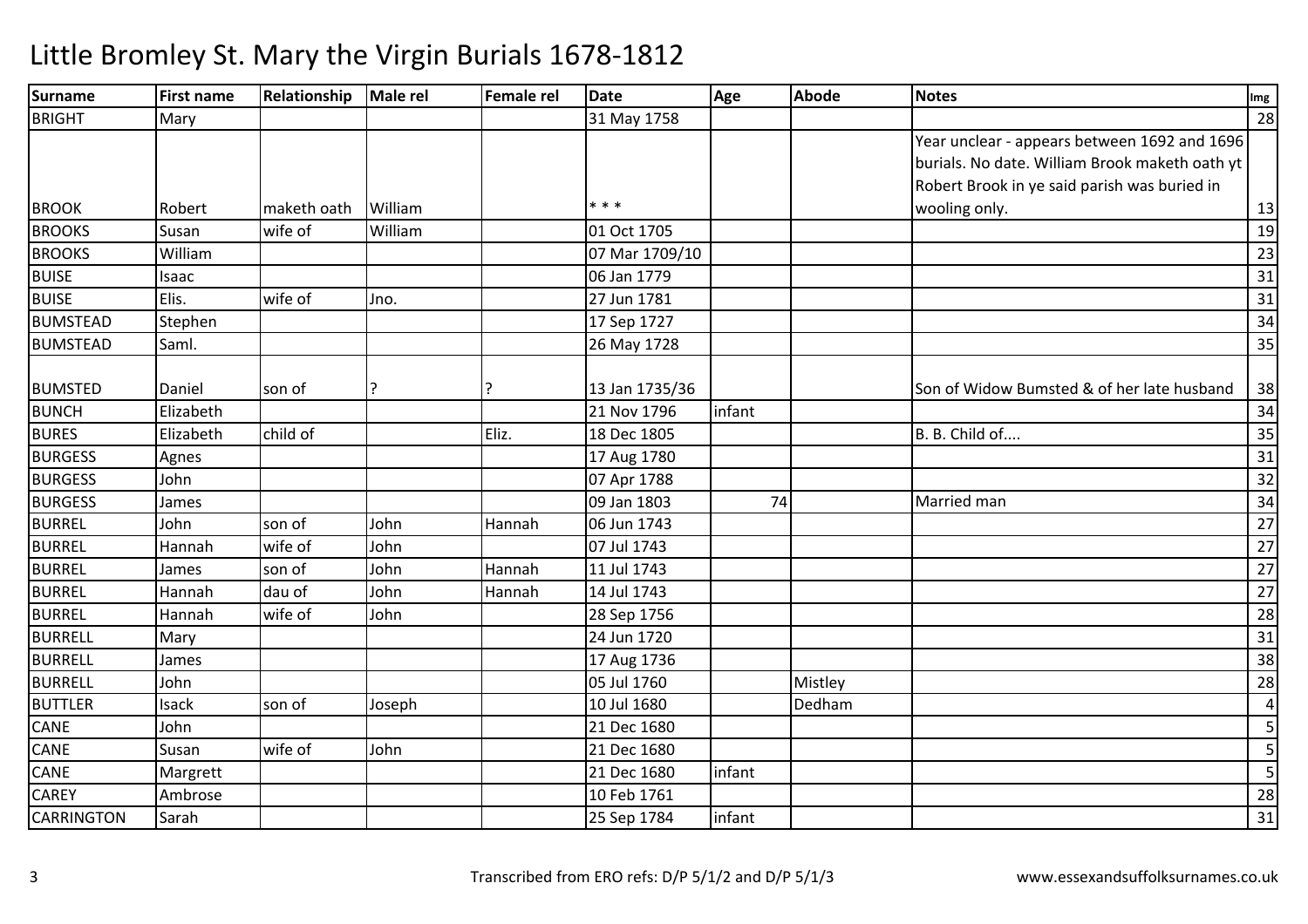| <b>Surname</b>    | <b>First name</b> | Relationship | <b>Male rel</b> | Female rel | <b>Date</b>    | Age    | <b>Abode</b> | <b>Notes</b>                                | Img |
|-------------------|-------------------|--------------|-----------------|------------|----------------|--------|--------------|---------------------------------------------|-----|
| <b>CARRINGTON</b> | Maffen            |              |                 |            | 07 Apr 1786    | infant |              |                                             | 32  |
| <b>CARRINGTON</b> | William           |              |                 |            | 26 Jul 1786    | infant |              |                                             | 32  |
| <b>CARRINGTON</b> | Mary              |              |                 |            | 12 Sep 1786    |        |              |                                             | 32  |
| <b>CARRINGTON</b> | Benjamin          |              |                 |            | 11 Sep 1789    |        |              | Benjamin Carrington senr.                   | 32  |
| <b>CARRINGTON</b> | Benjamin          |              |                 |            | 17 Jul 1805    |        |              | Benjamin Carrington senr, married man.      | 35  |
|                   |                   |              |                 |            |                |        |              | Son of Benjamin & Mary Carrington (mother's |     |
| <b>CARRINGTON</b> | Benjamin          | son of       | Benjamin        | Mary       | 31 Dec 1808    |        |              | maiden name: Hardy)                         | 36  |
| <b>CARRY</b>      | Rachel            |              |                 |            | 19 Oct 1791    |        |              | Pauper                                      | 32  |
| <b>CARTAR</b>     | Mary              | dau of       | Aaron           | Elizabeth  | 16 Apr 1704    |        |              |                                             | 19  |
| <b>CARTER</b>     | Christian         |              |                 |            | 26 May 1698    |        |              |                                             | 17  |
| <b>CARTER</b>     | John              | son of       | Aaron           |            | 24 Sep 1702    |        |              |                                             | 18  |
| <b>CARTER</b>     | Margaret          |              |                 |            | 18 Jul 1706    |        |              |                                             | 19  |
| <b>CARTER</b>     | Stephen           | son of       | Stephen         | Martha     | 15 Jul 1716    |        |              |                                             | 26  |
| <b>CARTER</b>     | Elizabeth         |              |                 |            | 20 Jun 1719    |        |              |                                             | 31  |
| <b>CARTER</b>     | Sarah             |              |                 |            | 07 Jun 1720    |        |              |                                             | 31  |
| <b>CARTER</b>     | Martha            |              |                 |            | 22 Jun 1720    |        |              |                                             | 31  |
| <b>CARTER</b>     | Aaron             |              |                 |            | 20 Jun 1725    |        |              |                                             | 33  |
| <b>CARTER</b>     | Mary              |              |                 |            | 25 Sep 1727    |        |              |                                             | 34  |
| <b>CARTER</b>     | William           | infant of    | William         | Tamesin    | 15 Feb 1735/36 |        |              |                                             | 38  |
| <b>CARTER</b>     | Mary              | wife of      | John            |            | 22 Jun 1737    |        | Misley       |                                             | 46  |
| <b>CARTER</b>     | John              |              |                 |            | 18 Sep 1753    |        | Misley       |                                             | 28  |
| <b>CARTER</b>     | Stephen           |              |                 |            | 27 Jul 1758    |        | Mistley      |                                             | 28  |
| <b>CARTER</b>     | Elizabeth         |              |                 |            | 15 Mar 1800    | 60     |              | Married woman                               | 34  |
| <b>CARTER</b>     | John              |              |                 |            | 12 Mar 1803    | 58     |              | Widower                                     | 35  |
| <b>CHAPLIN</b>    | Elizabeth         | wife of      | John            |            | 15 Mar 1810    |        | 34 Lawford   |                                             | 36  |
| <b>CHAPLIN</b>    | Nathanael         |              |                 |            | 03 Jun 1810    | 63     |              | Widower                                     | 36  |
|                   |                   |              |                 |            |                |        |              | Son of William & Hannah Chaplin (mother's   |     |
| <b>CHAPLIN</b>    | James             | son of       | William         | Hannah     | 08 Mar 1812    |        |              | maiden name Chaplin)                        | 36  |
| <b>CHIPPERTON</b> | Elizabeth         |              |                 |            | 21 Nov 1725    |        |              |                                             | 33  |
| <b>CHIPPERTON</b> | John              |              |                 |            | 29 Apr 1729    | infant |              |                                             | 35  |
| <b>CHIPPERTON</b> | Isaac             | son of       | Benjamin        | Eliz.      | 02 Aug 1744    |        |              |                                             | 27  |
| <b>CHIPPERTON</b> | Isaac             | son of       | Benjamin        | Eliz.      | 29 Jan 1744/45 |        |              |                                             | 27  |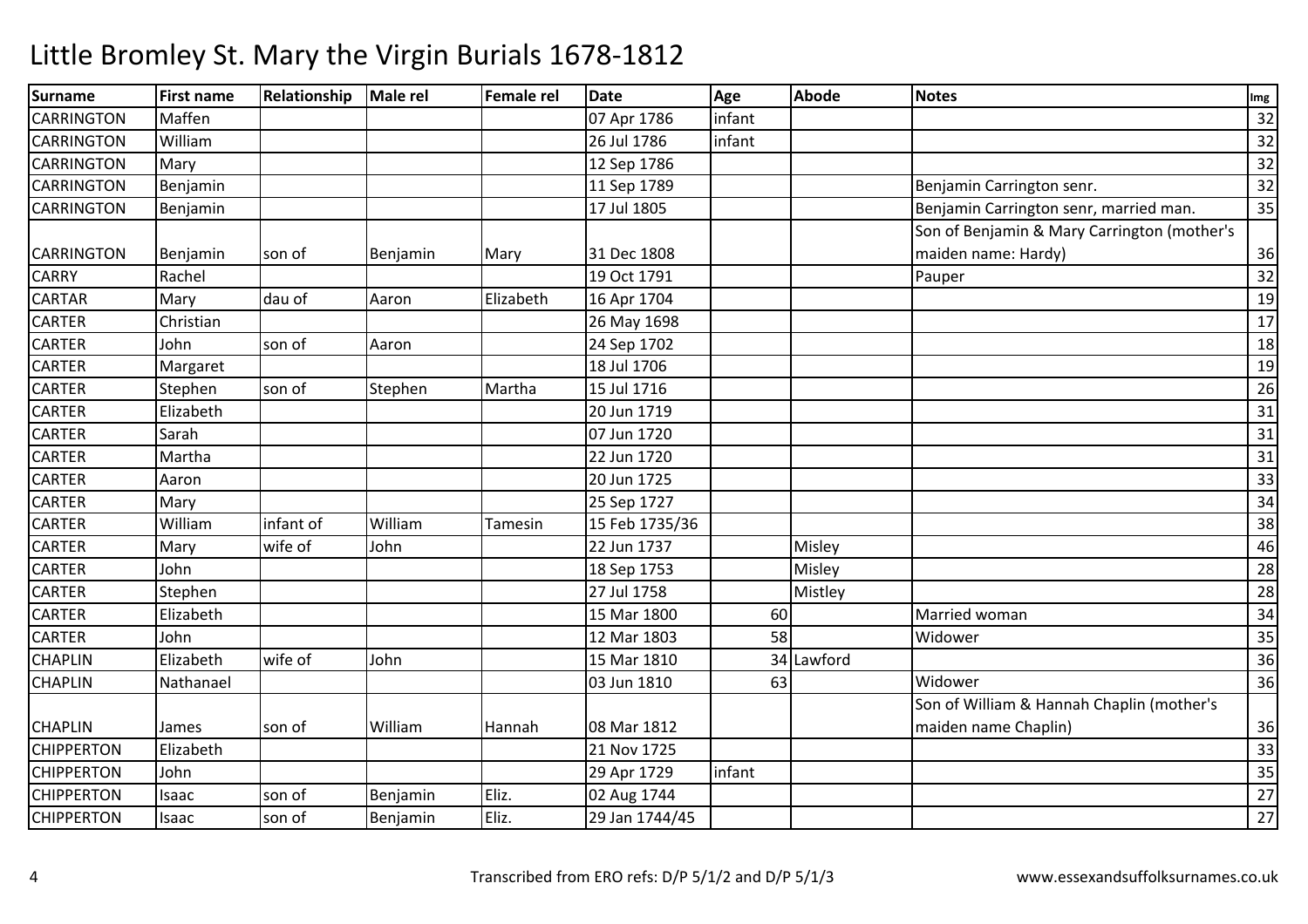| <b>Surname</b>    | <b>First name</b> | Relationship | Male rel | Female rel | <b>Date</b>    | Age    | <b>Abode</b> | <b>Notes</b>                              | Img            |
|-------------------|-------------------|--------------|----------|------------|----------------|--------|--------------|-------------------------------------------|----------------|
| <b>CHIPPERTON</b> | Benjamin          |              |          |            | 24 Jul 1753    |        |              |                                           | 28             |
| <b>CHIPPERTON</b> | Sarah             | wife of      | Isaac    |            | 26 Jan 1766    |        |              |                                           | 29             |
| <b>CHIPPERTON</b> | Isaac             |              |          |            | 30 Dec 1766    |        |              |                                           | 29             |
| <b>CHIPPERTON</b> | Susan             | wife of      | Benjamin |            | 01 Oct 1767    |        |              |                                           | 29             |
| <b>CHIPPERTON</b> | Jane              |              |          |            | 14 Mar 1769    |        |              | Widow                                     | 29             |
| <b>CHIPPERTON</b> | Elisabeth         |              |          |            | 16 Apr 1784    |        |              |                                           | 31             |
| <b>CHIPPERTON</b> | Benjamin          |              |          |            | 29 Sep 1795    |        |              | Married man                               | 33             |
| <b>CHIPPERTON</b> | Benjamin          |              |          |            | 15 Jun 1800    | 36     |              | Married man                               | 34             |
| <b>CHIPPERTON</b> | Hannah            |              |          |            | 13 Aug 1806    | 76     |              | Widow                                     | 35             |
| <b>CHRISWICK</b>  | John              |              |          |            | 04 Mar 1684/85 |        |              |                                           | $\overline{7}$ |
| <b>CHURCH</b>     | Margaret          | dau of       | John     | Margt.     | 28 Sep 1744    |        |              |                                           | 27             |
| <b>CHURCH</b>     | Margaret          |              |          |            | 20 Jul 1773    |        |              |                                           | 30             |
| <b>CHURCH</b>     | David             |              |          |            | 14 Jul 1775    | infant |              |                                           | 30             |
| <b>CHURCH</b>     | John              |              |          |            | 21 Sep 1775    |        |              |                                           | 30             |
| <b>CHURCH</b>     | Elizabeth         |              |          |            | 11 Dec 1775    | infant |              |                                           | 30             |
| <b>CHURCH</b>     | Richard           | son of       | John     |            | 15 Sep 1776    |        |              |                                           | 30             |
| <b>CHURCH</b>     | William           |              |          |            | 28 Oct 1793    | 54     |              | Married man                               | 33             |
| <b>CHURCH</b>     | John              |              |          |            | 28 Feb 1804    | 68     |              | Married man, clerk of this parish         | 35             |
|                   |                   |              |          |            |                |        |              | Daughter of William & Elizabeth Church    |                |
| <b>CHURCH</b>     | Matilda           | dau of       | William  | Elizabeth  | 30 Jul 1808    |        |              | (mother's maiden name: Thompson)          | 36             |
| <b>CHURCH</b>     | Susan             | widow of     | John     |            | 26 Nov 1809    | 70     |              |                                           | 36             |
|                   | Priscilla         |              |          |            |                |        |              | Daughter of John & Eliz. Church (mother's |                |
| <b>CHURCH</b>     | Maria             | dau of       | John     | Eliz.      | 12 Mar 1812    |        |              | maiden name: Hunt)                        | 36             |
| <b>CHYPLINE</b>   | Margaret          |              |          |            | 04 Jan 1789    |        |              |                                           | 32             |
| <b>CLAR</b>       | Elizabeth         |              |          |            | 22 Jul 1762    |        | St. Osyth    |                                           | 28             |
| <b>CLARE</b>      | Elisabeth         |              |          |            | 13 Nov 1792    |        |              | Pauper                                    | 33             |
| <b>CLARK</b>      | Isaac             | son of       | Willm.   | Eliz.      | 24 Sep 1772    |        |              |                                           | 29             |
| <b>CLARK</b>      | James             |              |          |            | 29 Oct 1774    | infant |              |                                           | 30             |
| <b>CLARKE</b>     | Mary              |              |          |            | 09 May 1788    |        | Mistley      |                                           | 32             |
| <b>CLARKE</b>     | William           |              |          |            | 04 Jun 1803    | 75     |              | Widower                                   | 35             |
| <b>CLERK</b>      | Jeremiah          |              |          |            | 07 Feb 1777    | infant |              |                                           | 30             |
| <b>COCK</b>       | John              |              |          |            | 12 Jan 1731/32 |        |              |                                           | 37             |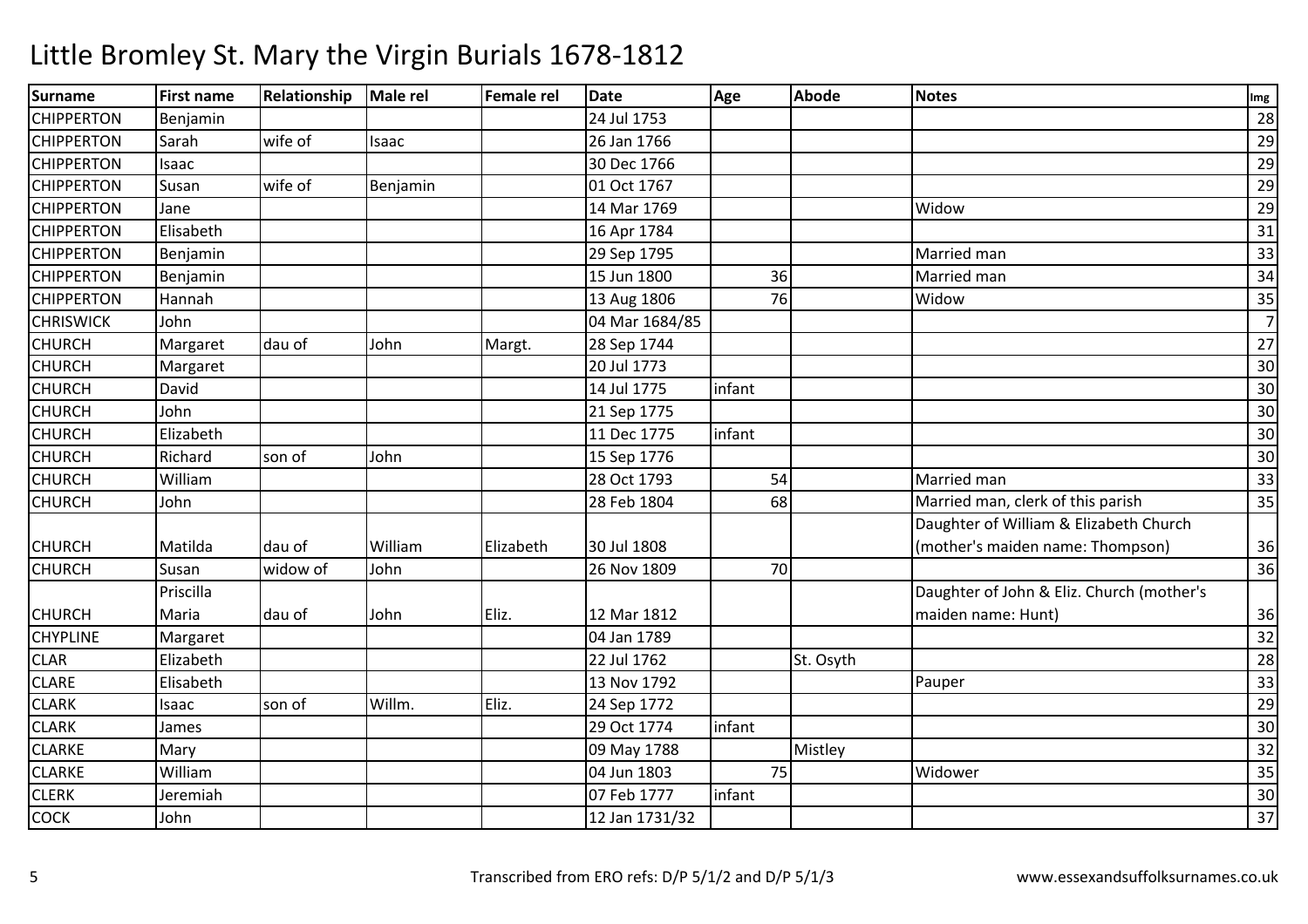#### **Surname First name Relationship Male rel Female rel Date Age Abode Notes Img** COCKERELL Richd. 04 Feb 1717/1823 Jan 1711/12 The Revd. Mr. Richd. Cockerell, Rector of this Parishh 26 COLE Symon 23 Jan 1711/12 <sup>24</sup> COLE Hannah 28 Nov 1786 <sup>32</sup> COLE William 04 Apr 1802 <sup>76</sup> Great Bromley Married man <sup>34</sup> **CONSTABLE**  Mary wife of John 13 Mar 1699/00 <sup>18</sup> CONSTABLE Mary 01 Dec 1723 $\overline{3}$   $\overline{)$   $\overline{)$   $\overline{32}}$ **CONSTABLE**  Risbe 13 Dec 1741 $\frac{1}{26}$ COOK Sarah 29 Sep 1727 <sup>34</sup> **COOKE** Elizabeth<br>Eliza. dau of Joseph Amy 18 Jul 1754 <sup>28</sup> **COOKE** Eliza. Mau of Joseph Joseph Bliza. And Joseph Joseph Joseph Joseph Joseph Joseph Joseph Joseph Joseph Joseph Joseph Joseph Joseph Joseph Joseph Joseph Joseph Joseph Joseph Joseph Joseph Joseph Joseph Joseph Joseph Joseph J Provided Mary? 12 Jan 1757 12 Jan 1757 12 Jan 1757 12 Daughter of Joseph Cooke cler.<br>Bartholw Sarah 13 Feb 1799 1nfant **COOKE** Mary dau of Bartholw Sarah 13 Feb 1799 infant <sup>34</sup> **COOPER** R Tamer 29 **COOPER** R Daniel 130 Jan 1776 Farmer 30 Jan 1776 September 30 Jan 1776 September 30 Jan 1776 September 30 Jan 1776 September 30 Jan 1776 September 30 Jan 1776 September 30 Jan 1776 September 30 Jan 1776 September 30 Jan 1776 Septe **CORTNEL**  Sarah 19 Jun 1751 <sup>27</sup> **COWELL**  Maryy 30 Jul 1736 6 38 **CRESSOCK**  John 07 Feb 1696/97 <sup>17</sup> **CROSS**  Elizabethh |dau of |John |17 May 1702 | 18 **CROSS** John<br>Mary 16 Feb 1721/22 <sup>32</sup> CROSSMANN Mary 26 CROSSMANN Henry Rev. Henry Rev. Henry Crossman, Rector 33 DAVESS Robert Robert 1, 20 Mar 1745 5 27 DAYWilliam<br>Samuel m 11 Nov 1685 8 $\overline{19}$ **DAY** Y Samuel Son of Samuel Anne Anne 16 Jul 1708 8 | 19 DAY Sarah dau of Samuel Susan 19 Jul 1711 <sup>24</sup> DAY Samuel 07 Feb 1732/33 $\overline{3}$   $\overline{37}$   $\overline{37}$ DAY Abrahamm 2008 18 Feb 1732/33 2009 18 Feb 1732/33 2009 18 Feb 1732/33 2009 18:00 18:00 18:00 18:00 18:00 18:00 18:00 1<br>2008 19:00 19:00 19:00 19:00 19:00 19:00 19:00 19:00 19:00 19:00 19:00 19:00 19:00 19:00 19:00 19:00 19:00 19: DAY William son of William Mary 26 Sep 1739 <sup>26</sup> DAY Susann wife of Samuel 17 Apr 1740 | 26 DAYSamuel | son of | George Martha 05 Jul 17466 27 DAYHenry Son of George Martha 02 Mar 1762<br>26 May 1762 2 | 28 DAY**Present Community Community Samuel Community Community Community Community Community Community Community Community** <sup>28</sup>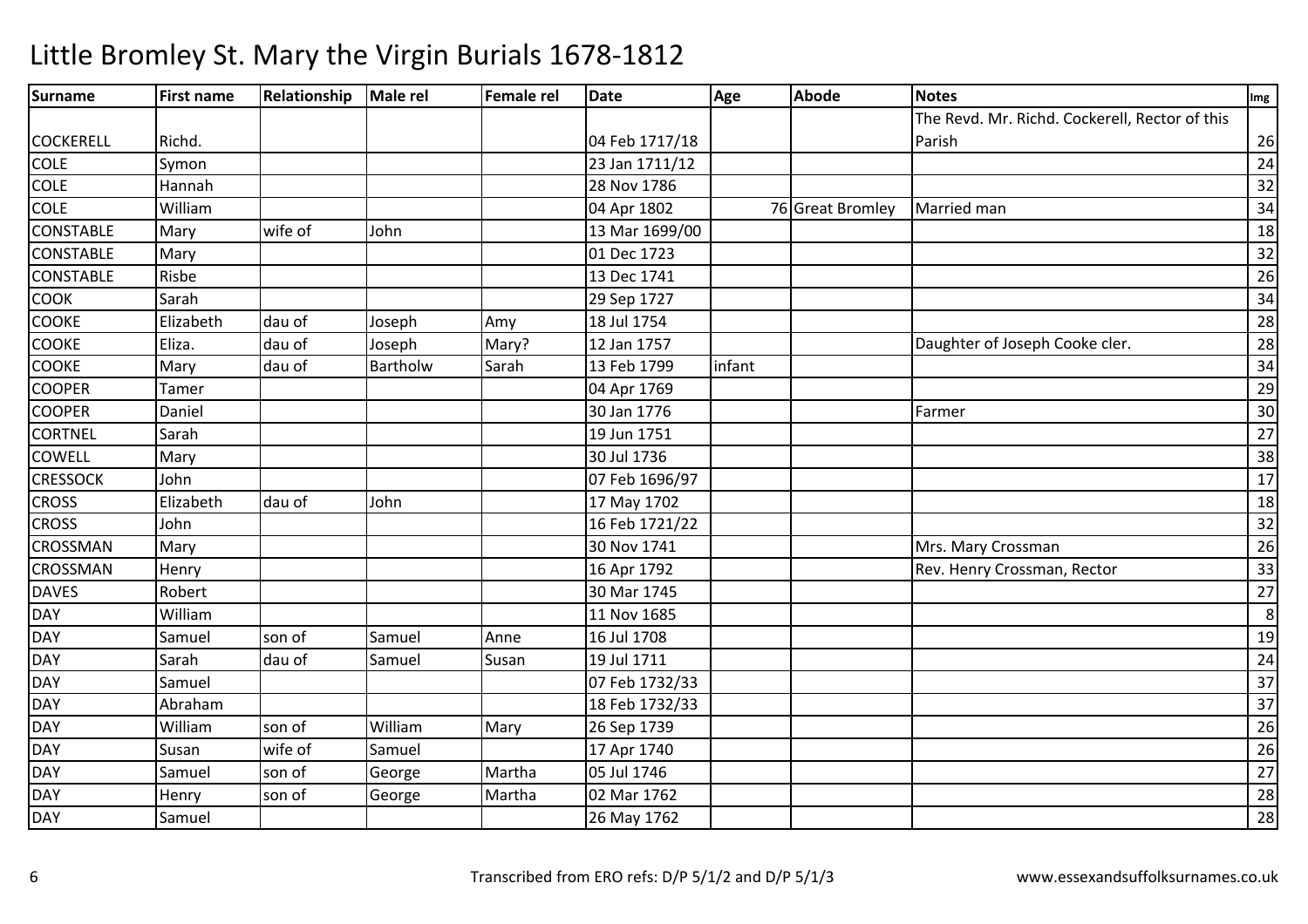| <b>Surname</b> | <b>First name</b> | <b>Relationship</b> | <b>Male rel</b> | Female rel | <b>Date</b>    | Age    | <b>Abode</b> | <b>Notes</b>                                      | Img |
|----------------|-------------------|---------------------|-----------------|------------|----------------|--------|--------------|---------------------------------------------------|-----|
| DAY            | Henry             | son of              | George          | Martha     | 16 Aug 1766    |        |              |                                                   | 29  |
| <b>DAY</b>     | Susan             |                     |                 |            | 06 May 1770    | infant |              |                                                   | 29  |
| <b>DAY</b>     | George            |                     |                 |            | 12 Aug 1771    |        |              |                                                   | 29  |
| <b>DAY</b>     | Martha            |                     |                 |            | 18 Dec 1775    |        |              |                                                   | 30  |
| DAY            | David             |                     |                 |            | 07 Mar 1777    | infant |              |                                                   | 30  |
|                | David             |                     |                 |            |                |        |              |                                                   |     |
| <b>DAY</b>     | Carrington        |                     |                 |            | 04 Jun 1778    |        |              |                                                   | 30  |
| <b>DEATH</b>   | Samuel            |                     |                 |            | 19 May 1762    |        |              |                                                   | 28  |
| <b>DIAMOND</b> | Richmond          |                     |                 |            | 05 Jun 1796    | 24     |              | Married man                                       | 33  |
| <b>DOUBLE</b>  | John              |                     |                 |            | 24 Jun 1786    |        |              |                                                   | 32  |
| <b>DOUBLE</b>  | Samuel            |                     |                 |            | 26 Aug 1794    |        | 20 Ardleigh  |                                                   | 33  |
| <b>DOUBLE</b>  | William           |                     |                 |            | 12 Apr 1796    | 24     |              | Married man                                       | 33  |
|                |                   |                     |                 |            |                |        |              | Her father was buried on 12 Apr 1796. Ann         |     |
|                |                   |                     |                 |            |                |        |              | daughter of William & Ann Double (mother's        |     |
| <b>DOUBLE</b>  | Ann               | dau of              | William         | Ann        | 17 Apr 1796    |        |              | maiden name: More)                                | 33  |
| <b>DOUBLE</b>  | William           |                     |                 |            | 22 Apr 1810    |        | 18 Dedham    | Single man                                        | 36  |
|                |                   |                     |                 |            |                |        |              | Entry reads: "John Francis, son of Anne Drew".    |     |
|                |                   |                     |                 |            |                |        |              | Not clear if Francis is the child's surname or if |     |
|                |                   |                     |                 |            |                |        |              | he has a first and middle name (John Francis      |     |
| <b>DREW</b>    | John Francis      | son of              |                 | Anne       | 11 Jun 1706    |        |              | Drew)                                             | 19  |
| <b>DREW</b>    | Robert            |                     |                 |            | 01 Mar 1724/25 |        |              |                                                   | 33  |
| <b>DREW</b>    | Ann               |                     |                 |            | 15 Jun 1729    |        | Bentley Pva. |                                                   | 35  |
| <b>DREW</b>    | Joseph            |                     |                 |            | 29 May 1747    |        |              |                                                   | 27  |
| <b>DREW</b>    | Robert            |                     |                 |            | 15 Feb 1772    |        | Mistley      |                                                   | 29  |
| DUNNINGHAM     | Susan             | dau of              | John            |            | 06 Feb 1771    |        |              |                                                   | 29  |
| DUNNINGHAM     | John              |                     |                 |            | 07 Mar 1785    |        |              |                                                   | 31  |
| DUNNINGHAM     | Sarah             |                     |                 |            | 18 Jul 1790    |        |              | Pauper                                            | 32  |
| DUNNINGHAM     | Martha            |                     |                 |            | 16 Jul 1791    |        |              | Pauper                                            | 32  |
| DUNNINGHAM     | Elisabeth         |                     |                 |            | 16 Feb 1792    |        |              | Pauper                                            | 32  |
| <b>EAGLE</b>   | Sarah             | wife of             | Thomas          |            | 17 Jun 1702    |        |              |                                                   | 18  |
| <b>EAGLE</b>   | Thomas            |                     |                 |            | 06 Aug 1702    |        |              |                                                   | 18  |
| <b>EAGLE</b>   | Anne              | dau of              | Thomas          | Anne       | 24 Aug 1710    |        |              |                                                   | 23  |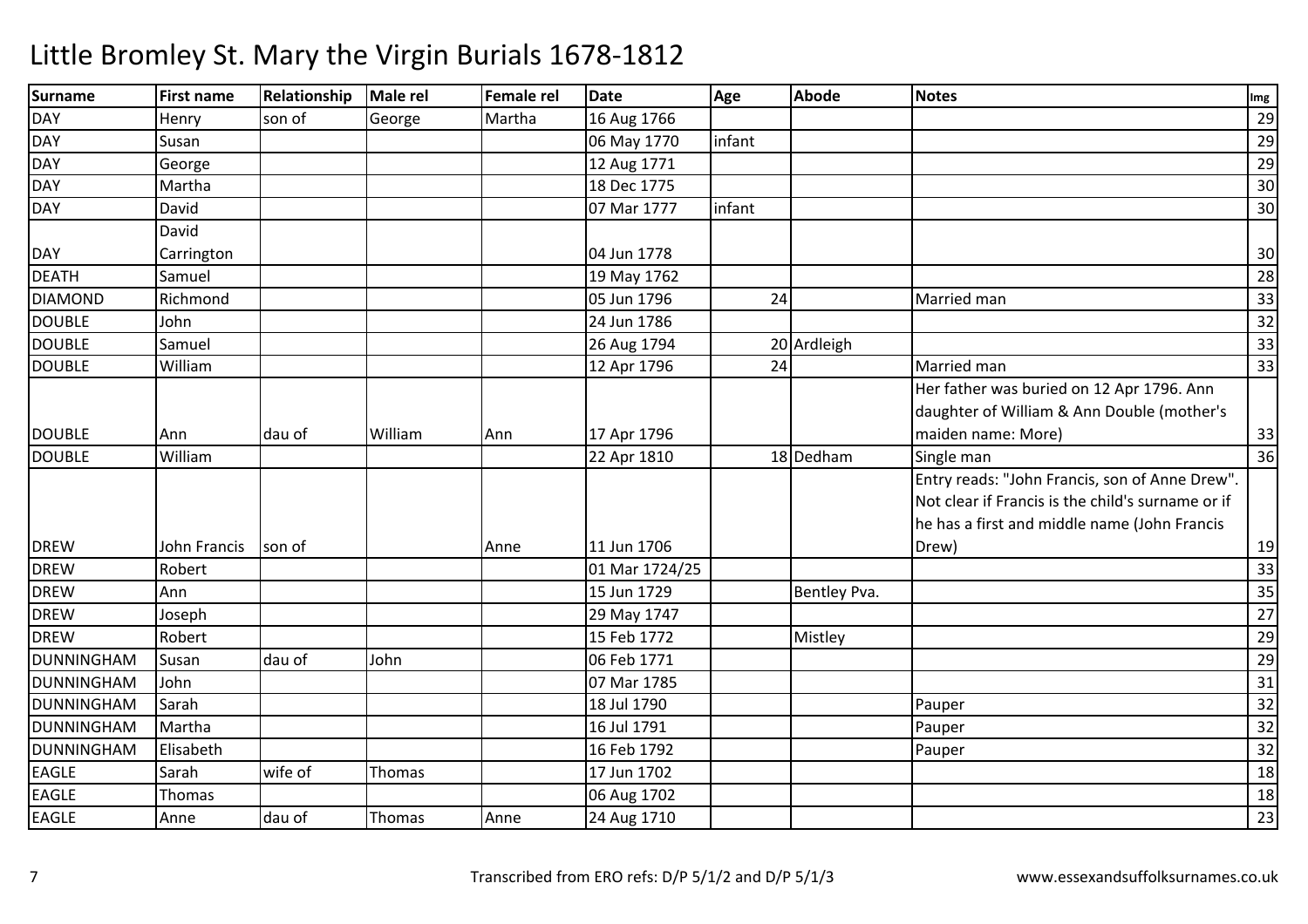#### **Surname First name Relationship Male rel Female rel Date Age Abode Notes Img** EAGLEE Thomas 1 1720  $\overline{0}$  31 EAGLE Susanna dau of Thomas Ann 109 Aug 1734 Daughter of Ann Eagle, widow & Thomas Eagle, her deceased husband. Affidavit made by Ann, wife of Wm. Sharp. 38EAGLE ? \* \* 1737/3822 Apr 1738 Widow Eagle. No date. Entry might have been crossed/smudged out. 46 $\overline{26}$ EAGLEAnn<br>Thomas 22 Apr 1738 Widoww 26 EAGLEE Thomas son of Thomas Elizabeth 08 Apr 1739 <sup>26</sup> EAGLEE Mary dau of Thomas Elizabeth 11 Dec 1754 <sup>28</sup> EAGLEJohn<br>Thomas 11 Jan 1763 Great Bromley <sup>29</sup> EAGLEE Thomas son of James Mary 19 May 1764 <u>29</u> EAGLEE James 11 May 1768 8 | 29 EAGLEE Thomas 10 Dec 1768 10 Dec 1768 Great Bromley 29<br>18 Nov 1772 29 EAGLE**Susan**  18 Nov 1772 <sup>29</sup> EAGLEE Mary Mary 1775 5 Widow Widow w 30 EAGLEE Lucy 29 Sep 1776 6 |infant | 30 EAGLE| Charles | Charles | Charles | Charles | Charles | Charles | Charles | Charles | Charles | Charles | Charles | Charles | Charles | Charles | Charles | Charles | Charles | Charles | Charles | Charles | Charles | Charles | <sup>30</sup> EAGLEE Thomas 1 1777 7 | infant | 2009 | 2009 | 2009 | 2009 | 2009 | 2009 | 2009 | 2009 | 2009 | 2009 | 2009 | 2009 | 2009 | 2009 | EAGLEE James Son of Jno. 21 Jan 1779 <sup>31</sup> EAGLE Mary 06 Feb 17800 |infant | 31 EAGLEE Jno. Son of Thos. Matthw. 10 Sep 1781 1 31 EAGLEE Wm. son of John Amy 30 Nov 1783 <sup>31</sup> EAGLEWilliam<br>Francis 25 Nov 1785 <sup>32</sup> EAGLEE Francis Providence Providence Providence Providence Providence Providence Providence Providence Providence P <sup>32</sup> EAGLEE Amy Amy 1791 <u>1 | 32</u> EAGLEE James 19 Nov 1798 8 1 59 Married man. 25 34 EAGLE John 22 May 1800 <sup>63</sup> Stanway <sup>34</sup> EAGLE Elizabeth 28 Feb 1803 <sup>28</sup> Wix Single woman <sup>34</sup> EAGLE Mary widow of Johnn 12 Apr 1805 Stanway 2014 Standard Standard Standard Standard Standard Standard Standard Standard Standard St EAGLEE Saml. 22 Oct 1806 6 Mistley Mistley 135 EDGARR John 1988 1989 122 Apr 1804 56 Married man 35 ELLENET John02 May 1681 <sup>5</sup>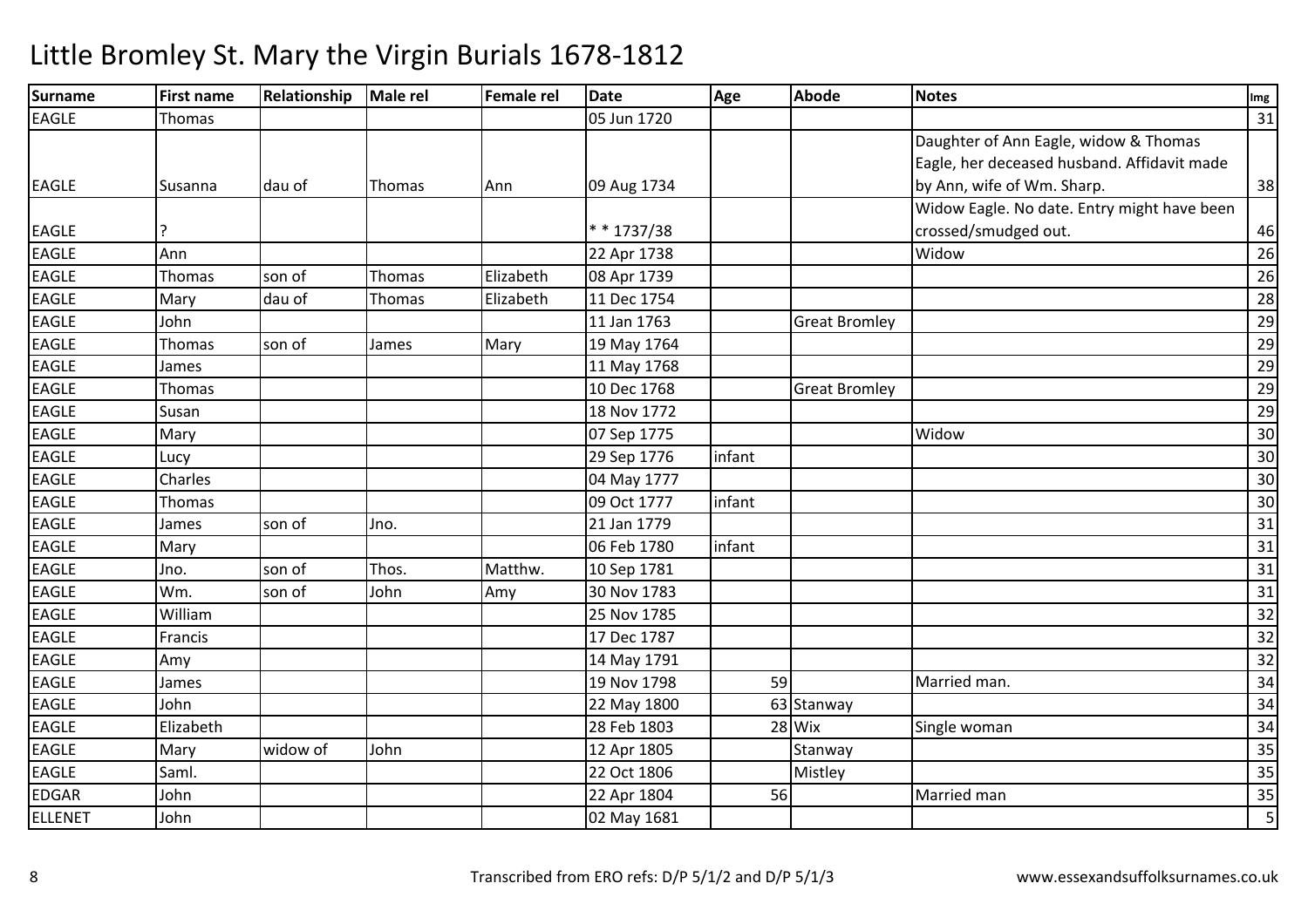| <b>Surname</b>  | <b>First name</b> | Relationship | Male rel | <b>Female rel</b> | <b>Date</b>    | Age | <b>Abode</b> | <b>Notes</b>                                | Img            |
|-----------------|-------------------|--------------|----------|-------------------|----------------|-----|--------------|---------------------------------------------|----------------|
| <b>ELLENET</b>  | John              |              |          |                   | 10 Jan 1685/86 |     |              | John Ellenet junr                           | 8              |
|                 |                   |              |          |                   |                |     |              | Mary Ellenet maketh oath yt John Ellenet of |                |
|                 |                   |              |          |                   |                |     |              | Little Bromley was buried in woolling only. |                |
| ELLENET         | John              | maketh oath  |          |                   | 23 Apr 1692    |     |              | Year unclear - 1692 or 1693?                | 12             |
| <b>ELLINET</b>  | Isaac             | son of       | Joseph   | Elizabeth         | 05 Mar 1698/99 |     |              |                                             | 17             |
| <b>ELLINET</b>  | Joseph            |              |          |                   | 11 Oct 1702    |     |              |                                             | 18             |
| <b>ELLINET</b>  | Mary              |              |          |                   | 16 May 1704    |     |              | Widow                                       | 19             |
| <b>ELLINET</b>  | John              |              |          |                   | 08 Feb 1711/12 |     |              |                                             | 24             |
| <b>ELLINETT</b> | Mary              |              |          |                   | 07 May 1687    |     |              |                                             | 10             |
| <b>ELNOT</b>    | Mary              |              |          |                   | 10 Apr 1751    |     |              |                                             | 27             |
| <b>EVERETT</b>  | Rose              |              |          |                   | 06 Feb 1732/33 |     |              |                                             | 37             |
| <b>EWERS</b>    |                   | infant of    |          | Elizabeth         | 16 Nov 1678    |     |              | First name not in register.                 | $\overline{4}$ |
| <b>FANNER</b>   | John Eagle        |              |          |                   | 13 Dec 1788    |     |              |                                             | 32             |
| <b>FENN</b>     | Samuel            | son of       | Samuel   | Mary              | 16 Apr 1760    |     |              |                                             | 28             |
| <b>FENN</b>     | Thomas            | son of       | Samuel   | Mary              | 07 Jun 1762    |     |              |                                             | 28             |
| <b>FENN</b>     | Susanna           | dau of       | Samuel   | Mary              | 28 Dec 1766    |     |              |                                             | 29             |
| <b>FENN</b>     | Ann               | wife of      | Thomas   |                   | 28 Jun 1772    |     |              |                                             | 29             |
| <b>FENN</b>     | Fanny             | dau of       | Thomas   |                   | 10 Jul 1772    |     |              |                                             | 29             |
| <b>FINCH</b>    | Sarah             |              |          |                   | 27 Jan 1736/37 |     | Thorp        |                                             | 38             |
| <b>FIRMIN</b>   | Elizabeth         |              |          |                   | 08 Nov 1724    |     | Ipswich      |                                             | 33             |
| FLANDERFLASH    | Susan             | wife of      | Daniel   |                   | 21 Apr 1679    |     |              |                                             | 4              |
| <b>FORD</b>     | William           | son of       | William  |                   | 29 Sep 1743    |     |              |                                             | 27             |
| <b>FORD</b>     | John              | son of       | William  | Ann               | 02 Jan 1745/46 |     |              |                                             | 27             |
| <b>FORD</b>     | William           | son of       | William  | Susan             | 17 Jan 1746/47 |     |              |                                             | 27             |
| <b>FORD</b>     | Susan             | wife of      | William  |                   | 06 Jan 1747/48 |     |              |                                             | 27             |
| <b>FORD</b>     | William           |              |          |                   | 25 Jan 1766    |     |              |                                             | 29             |
| <b>FORDHAM</b>  | Joseph            |              |          |                   | 26 Sep 1806    |     |              | Married man                                 | 35             |
| <b>FRANCES</b>  | John              |              |          |                   | 18 Dec 1717    |     |              |                                             | 26             |
| <b>FRANCES</b>  | Thomas            |              |          |                   | 28 Sep 1736    |     |              |                                             | 38             |
| <b>FRANCES</b>  | Nathanael         |              |          |                   | 16 Jun 1737    |     |              |                                             | 46             |
| <b>FRANCIS</b>  | Georg             |              |          |                   | 27 Jun 1681    |     |              |                                             | 5              |
| <b>FRANCIS</b>  | John              |              |          |                   | 27 Jun 1703    |     |              |                                             | 18             |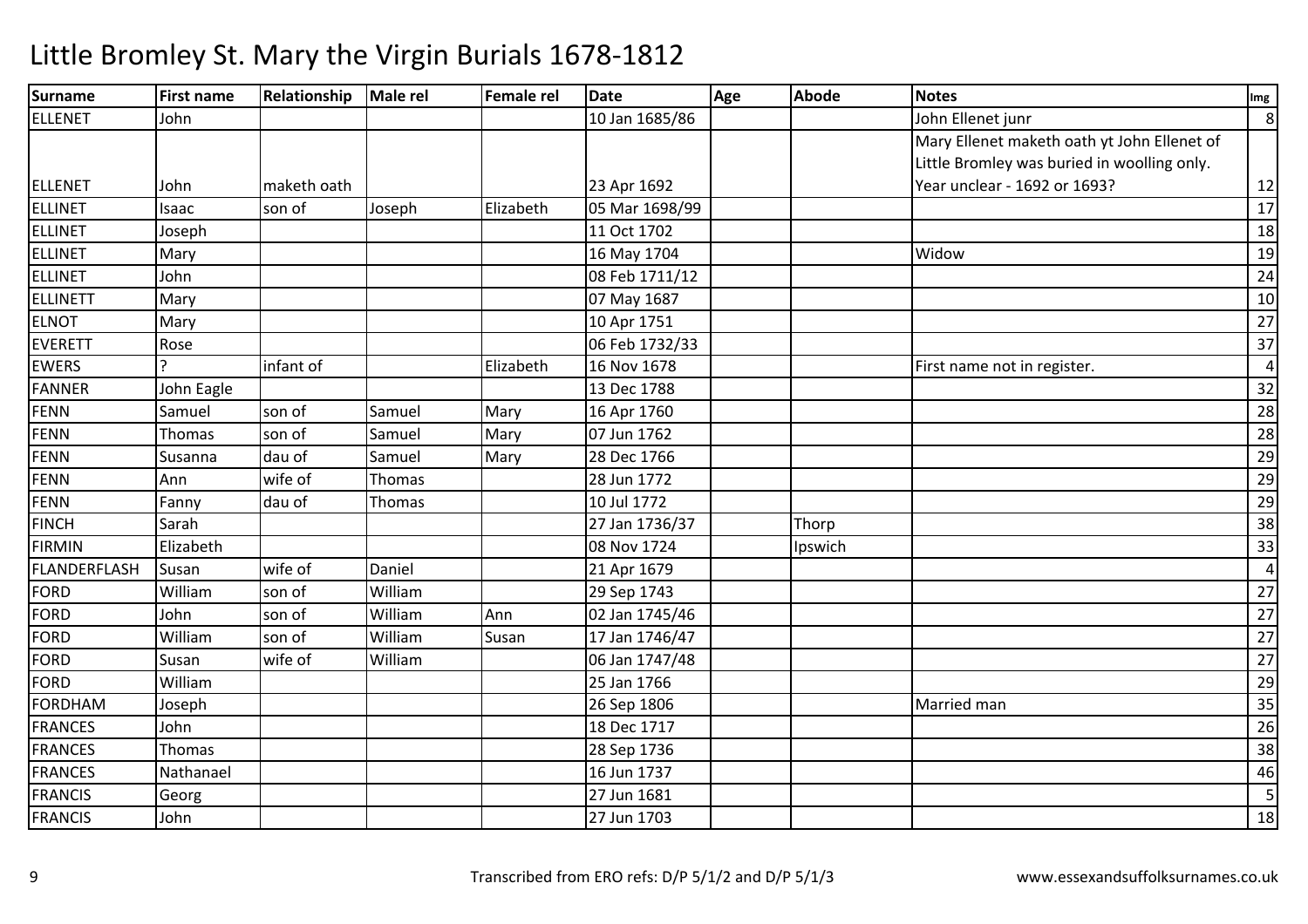| Surname         | <b>First name</b> | Relationship | Male rel      | Female rel | <b>Date</b>    | Age    | <b>Abode</b> | <b>Notes</b>                                      | Img             |
|-----------------|-------------------|--------------|---------------|------------|----------------|--------|--------------|---------------------------------------------------|-----------------|
|                 |                   |              |               |            |                |        |              | Entry reads: "John Francis, son of Anne Drew".    |                 |
|                 |                   |              |               |            |                |        |              | Not clear if Francis is the child's surname or if |                 |
|                 |                   |              |               |            |                |        |              | he has a first and middle name (John Francis      |                 |
| <b>FRANCIS</b>  | John              | son of       |               | Anne       | 11 Jun 1706    |        |              | Drew)                                             | 19              |
| <b>FRANCIS</b>  | Abigail           | wife of      | John          |            | 15 Dec 1713    |        |              |                                                   | 24              |
| <b>FRANCIS</b>  | Abigail           | dau of       | Robert        | Anne       | 24 Dec 1713    |        |              |                                                   | 24              |
| <b>FRANCIS</b>  | John              | son of       | Robert        | Anne       | 02 Jan 1713/14 |        |              |                                                   | 24              |
| <b>FRANCIS</b>  | Mary              |              |               |            | 13 May 1724    | infant |              |                                                   | 33              |
| <b>FRANCIS</b>  | Rachel            |              |               |            | 14 Sep 1724    |        |              |                                                   | 33              |
| <b>FRANCIS</b>  | Mary              |              |               |            | 02 Apr 1726    |        |              |                                                   | 34              |
| <b>FRANCIS</b>  | Mary              |              |               |            | 01 Sep 1728    |        |              |                                                   | 35              |
| <b>FRANCIS</b>  | Martha            | child of     | <b>Thomas</b> | Martha     | 29 Dec 1738    |        |              | Martha & William, children of                     | $\overline{26}$ |
| <b>FRANCIS</b>  | William           | child of     | Thomas        | Martha     | 29 Dec 1738    |        |              | Martha & William, children of                     | 26              |
| <b>FRANCIS</b>  |                   |              |               |            | 24 Oct 1742    |        |              | <b>Widow Francis</b>                              | 26              |
| <b>FROSTICK</b> | Sarah             | dau of       | William       | Elizabeth  | 22 Jul 1806    |        |              |                                                   | $\overline{35}$ |
| <b>GANT</b>     | Esther            | dau of       | Robt.         | Sarah      | 15 Feb 1757    |        |              |                                                   | 28              |
| <b>GANT</b>     | Robert            |              |               |            | 07 Jun 1782    |        |              |                                                   | 31              |
| <b>GARDENER</b> | Sarah             |              |               |            | 26 Feb 1808    | 74     |              | Single woman                                      | 36              |
|                 |                   |              |               |            |                |        |              | Sarah Hicks maketh oath yt Edmund Gardiner        |                 |
|                 |                   |              |               |            |                |        |              | of Little Bromley was buried in woolling only.    |                 |
| <b>GARDINER</b> | Edmund            | maketh oath  |               |            | 30 Apr 1692    |        |              | Year unclear - 1692 or 1693?                      | 12              |
| <b>GARDINER</b> | Elizabeth         |              |               |            | 26 Dec 1719    |        |              |                                                   | 31              |
| <b>GARDINER</b> | Danl.             |              |               |            | 06 May 1728    |        |              |                                                   | 35              |
| <b>GARDINER</b> | Elizabeth         | wife of      | Henry         |            | 07 Dec 1755    |        |              |                                                   | 28              |
| <b>GARDINER</b> | Henry             |              |               |            | 09 Mar 1783    |        |              |                                                   | 31              |
| <b>GARDNER</b>  | Rebecca           |              |               |            | 21 Jan 1696/97 |        |              |                                                   | 9               |
| <b>GARDNER</b>  | Edmund            |              |               |            | 14 Jan 1711/12 |        |              |                                                   | 24              |
| <b>GARDNER</b>  | John              | child of     |               | Sarah      | 02 Mar 1769    |        |              | <b>Base child</b>                                 | 29              |
| GARRARD         | Richard           |              |               |            | 25 Jan 1778    |        |              | Widower                                           | 30              |
| <b>GARRARD</b>  | John              |              |               |            | 13 Jun 1790    |        |              | Pauper                                            | 32              |
| GARRARD         | Elisabeth         |              |               |            | 12 Feb 1792    |        |              | Pauper                                            | 32              |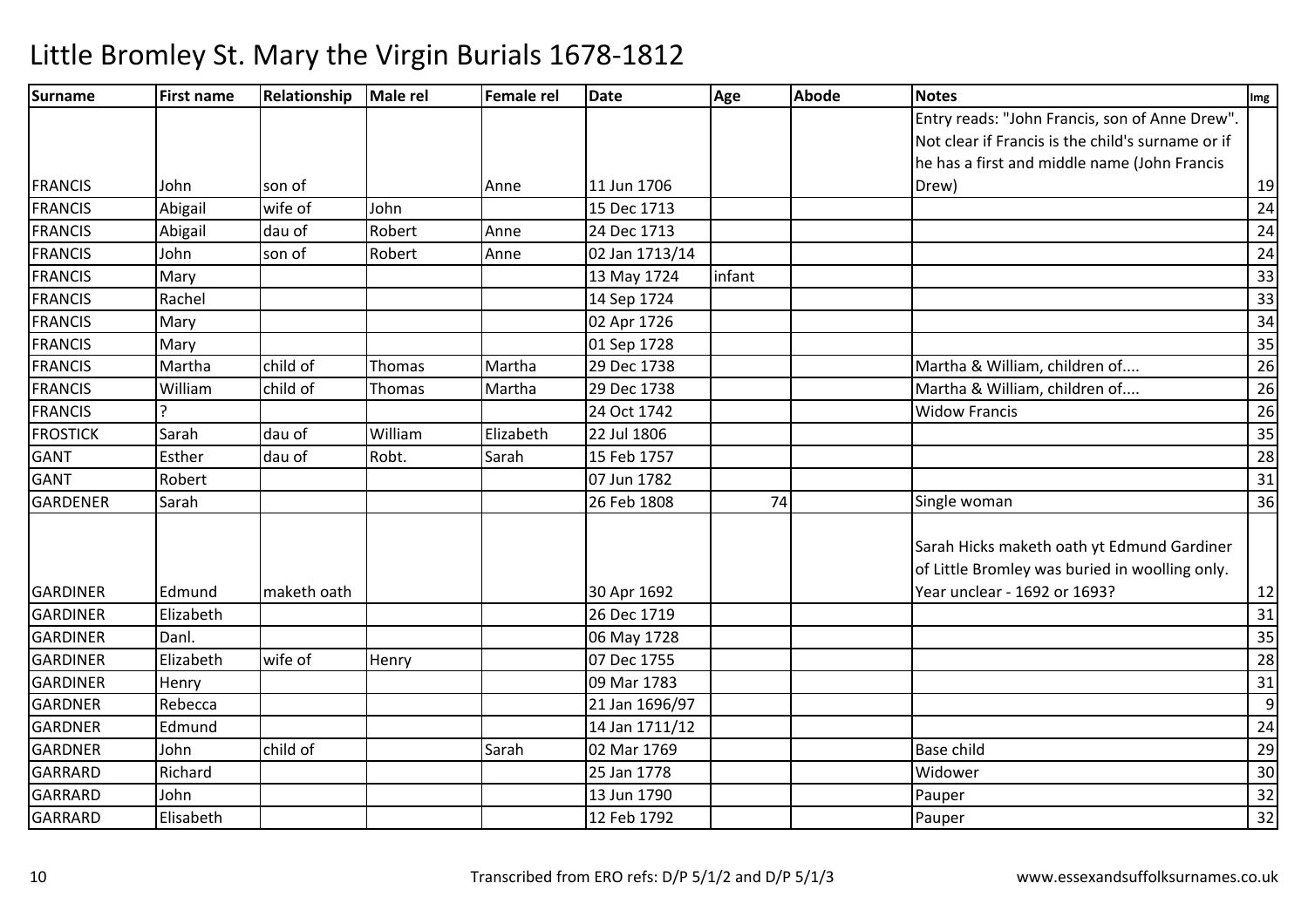| <b>Surname</b>   | First name | Relationship | <b>Male rel</b> | <b>Female rel</b> | <b>Date</b>    | Age    | <b>Abode</b> | <b>Notes</b>                | Img             |
|------------------|------------|--------------|-----------------|-------------------|----------------|--------|--------------|-----------------------------|-----------------|
| <b>GARROD</b>    | Mary       | dau of       | Richd.          | Ann               | 03 May 1751    |        |              |                             | 27              |
| <b>GARROOD</b>   | Ann        |              |                 |                   | 02 Jul 1773    |        |              |                             | 30              |
| <b>GEORGE</b>    | Thomas     |              |                 |                   | 24 Feb 1719/20 |        |              |                             | 31              |
| <b>GEORGE</b>    | Robert     |              |                 |                   | 11 May 1721    |        |              |                             | 32              |
| <b>GEORGE</b>    | Elizabeth  |              |                 |                   | 02 Oct 1723    |        |              |                             | 32              |
| <b>GEORGE</b>    | Mary       |              |                 |                   | 08 Jul 1725    |        |              |                             | 33              |
| <b>GEORGE</b>    | King       | son of       | Thomas          | Susan             | 30 Mar 1749    |        |              |                             | 27              |
| <b>GEORGE</b>    | Martha     | dau of       | <b>Thomas</b>   | Susan             | 08 May 1749    |        |              |                             | $\overline{27}$ |
| <b>GEORGE</b>    | Thomas     |              |                 |                   | 24 Mar 1764    |        |              |                             | 29              |
| <b>GEORGE</b>    | Luke       |              |                 |                   | 12 Mar 1785    | infant |              |                             | 31              |
| <b>GEORGE</b>    | Martha     |              |                 |                   | 31 Dec 1786    | infant |              |                             | $\overline{32}$ |
| <b>GEORGE</b>    | Luke       |              |                 |                   | 24 Jun 1788    | infant |              |                             | $\overline{32}$ |
| <b>GEORGE</b>    | Ann        |              |                 |                   | 16 Sep 1791    |        |              | Pauper                      | 32              |
| <b>GEORGE</b>    | Israel     |              |                 |                   | 20 Nov 1792    |        |              | Pauper                      | 33              |
|                  | Thomas     |              |                 |                   |                |        |              |                             |                 |
| <b>GEORGE</b>    | King       | son of       | Thos            | Amy               | 15 Feb 1794    |        |              |                             | 33              |
| <b>GILBERT</b>   | James      | child of     |                 | Hannah            | 17 Apr 1737    |        |              | Base child of               | 46              |
| <b>GLADDEN</b>   | Margaret   |              |                 |                   | 01 Jan 1738/39 |        |              |                             | 26              |
| <b>GLANFIELD</b> | William    |              |                 |                   | 06 Jun 1762    |        |              |                             | 28              |
| <b>GLANVILL</b>  | Abraham    | child of     | Abraham         |                   | 04 Oct 1705    |        |              | The reputed child of        | 19              |
| <b>GNATTS</b>    | Samuel     |              |                 |                   | 20 Aug 1699    |        |              | Widower                     | 18              |
| <b>GOIMER</b>    |            | wife of      | John            |                   | 06 Jul 1738    |        |              | First name not in register. | 46              |
| <b>GOIMER</b>    | Mary       | wife of      | John            |                   | 06 Jul 1738    |        |              |                             | 26              |
| <b>GOSLING</b>   | Mary       |              |                 |                   | 27 Oct 1687    |        |              |                             | 10              |
| <b>GOSLING</b>   | Sarah      | dau of       | Benjamin        | Mary              | 17 May 1699    |        |              |                             | 17              |
| <b>GOSLING</b>   | Georg      | son of       | Benjamin        | Mary              | 23 Mar 1700/1  |        |              |                             | 18              |
| <b>GOYMER</b>    | Sarah      |              |                 |                   | 16 Jan 1728/29 |        |              |                             | 35              |
| <b>GRAHAM</b>    | William    |              |                 |                   | 18 Mar 1799    | 73     |              | Married man                 | 34              |
| <b>GROVE</b>     | James      |              |                 |                   | 26 Dec 1736    |        |              |                             | 38              |
| <b>GUNTROP</b>   | Tabitha    |              |                 |                   | 07 Jan 1702/3  |        |              |                             | 18              |
| <b>GUNTROP</b>   | William    |              |                 |                   | 06 May 1706    |        |              |                             | 19              |
| HAM              | John       |              |                 |                   | 03 May 1679    |        |              |                             | $\overline{4}$  |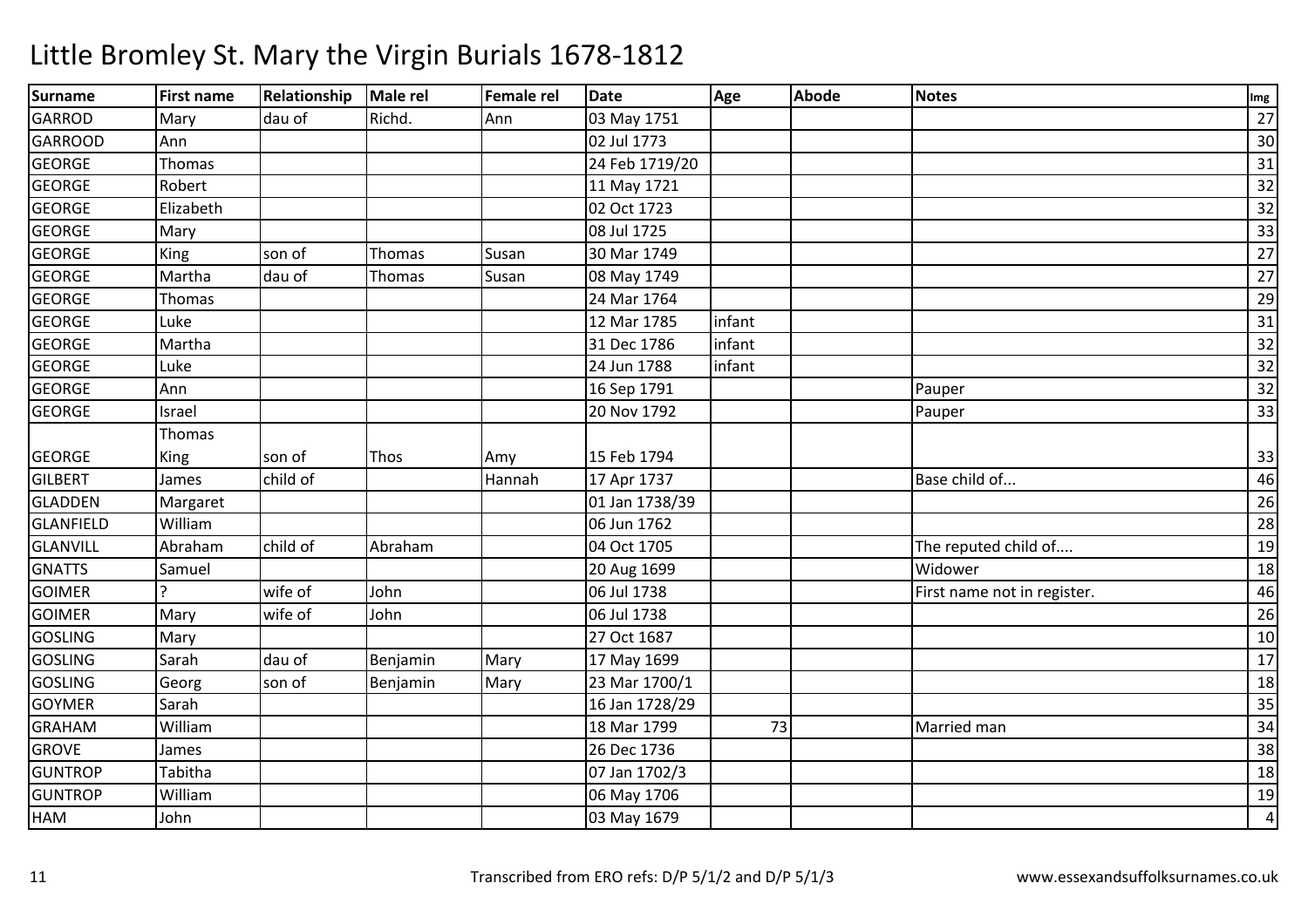| <b>Surname</b>  | <b>First name</b> | Relationship | Male rel | <b>Female rel</b> | <b>Date</b>    | Age    | <b>Abode</b> | <b>Notes</b>        | Img             |
|-----------------|-------------------|--------------|----------|-------------------|----------------|--------|--------------|---------------------|-----------------|
| HAM             | Mary              |              |          |                   | 08 Jan 1680/81 |        |              |                     |                 |
| HAM             | Stephen           |              |          |                   | 09 Oct 1709    |        |              |                     | 23              |
| HAM             | Catura            |              |          |                   | 12 Mar 1710/11 |        |              | Widow               | 23              |
| <b>HARRIS</b>   | Philip            |              |          |                   | 14 Aug 1806    | infant |              |                     | 35              |
| <b>HARSOME</b>  | Elizabeth         |              |          |                   | 13 Jun 1774    |        |              |                     | 30              |
| <b>HARTWELL</b> | Mary              | wife of      | Rich     |                   | * * 1684       |        |              | No date except year | $\overline{7}$  |
| <b>HARTWELL</b> | Richard           |              |          |                   | 09 Jan 1687/88 |        |              |                     | $10\,$          |
| <b>HARTWELL</b> | Mary              |              |          |                   | 09 Jan 1687/88 |        |              |                     | 10              |
| <b>HARVEY</b>   | Elizabeth         | dau of       | John     | Ann               | 19 Mar 1762    |        |              |                     | 28              |
| <b>HARVEY</b>   | Sarah             | dau of       | John     | Ann               | 31 Mar 1767    |        |              |                     | 29              |
| <b>HARVEY</b>   | Elisabeth         |              |          |                   | 15 Jun 1778    |        |              |                     | 30              |
| <b>HARVEY</b>   | John              |              |          |                   | 20 Dec 1778    |        |              |                     | 30              |
| <b>HARVEY</b>   | William           |              |          |                   | 22 Sep 1783    |        |              |                     | 31              |
| <b>HARVEY</b>   | John              |              |          |                   | 06 Oct 1801    | 70     |              | Married man         | 34              |
| <b>HARVEY</b>   | Anne              |              |          |                   | 14 Mar 1803    | 72     |              | Widow               | 35              |
| <b>HATCH</b>    | Elizabeth         |              |          |                   | 24 Oct 1773    | infant |              |                     | 30              |
| <b>HAWKINS</b>  | Thomas            |              |          |                   | 29 Jul 1749    |        |              |                     | 27              |
| <b>HAWKINS</b>  | James             |              |          |                   | 25 Jun 1785    | infant |              |                     | 31              |
| <b>HAWKINS</b>  | John              |              |          |                   | 20 Aug 1786    |        |              |                     | 32              |
| <b>HAWKINS</b>  | Mary              |              |          |                   | 12 Apr 1787    |        |              |                     | $\overline{32}$ |
| <b>HAWORD</b>   | Anne              | dau of       | Tho.     | Ede               | 09 Oct 1701    |        |              |                     | 18              |
| <b>HELPE</b>    | John              |              |          |                   | 06 Sep 1684    |        |              |                     | $\overline{7}$  |
| <b>HEWES</b>    | Mary              |              |          |                   | 28 Dec 1787    |        |              |                     | 32              |
| <b>HEWES</b>    | John              |              |          |                   | 24 Mar 1796    | 40     |              | Married man         | 34              |
| <b>HEWS</b>     | Mary              | wife of      | John     |                   | 19 May 1759    |        |              |                     | 28              |
| <b>HEWS</b>     | Sarah             | dau of       | John     |                   | 21 Aug 1760    |        |              |                     | 28              |
| <b>HEWS</b>     | Mary              | dau of       | John     | Mary              | 19 Apr 1767    |        |              |                     | 29              |
| <b>HEWS</b>     | John              |              |          |                   | 07 Feb 1794    | 75     |              | Married man         | 33              |
| <b>HICKES</b>   | Mary              | wife of      | Stephen  |                   | 05 Mar 1737/38 |        |              |                     | 46              |
| <b>HICKS</b>    | Anne              |              |          |                   | 12 Nov 1685    |        |              |                     | 8               |
| <b>HICKS</b>    | John              |              |          |                   | 09 Jan 1687/88 |        |              |                     | 10              |
| <b>HICKS</b>    | Sarah             |              |          |                   | 18 Oct 1706    |        |              | Widow               | 19              |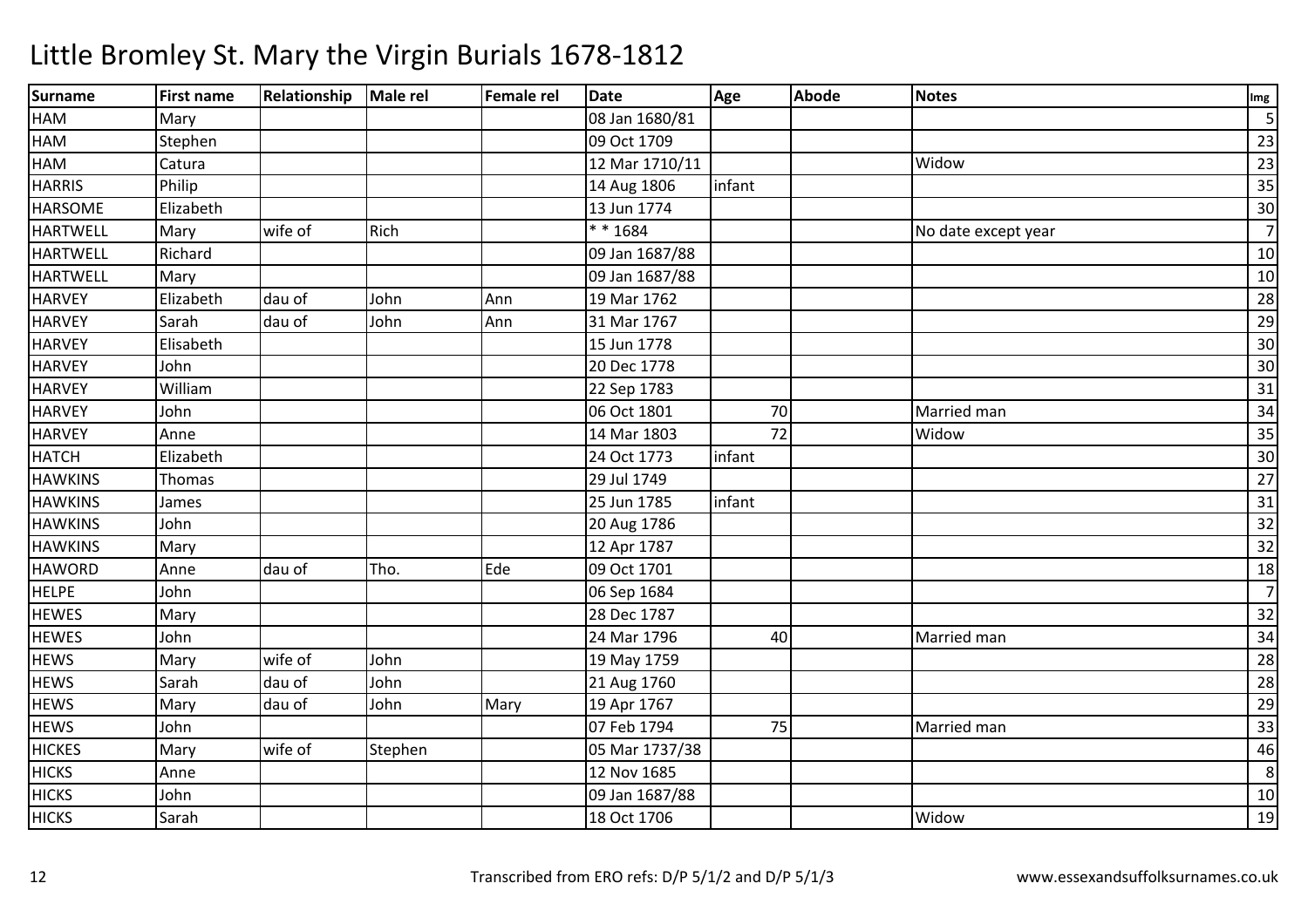| <b>Surname</b>  | <b>First name</b> | Relationship | Male rel | <b>Female rel</b> | <b>Date</b>    | Age    | <b>Abode</b> | <b>Notes</b>                            | Img             |
|-----------------|-------------------|--------------|----------|-------------------|----------------|--------|--------------|-----------------------------------------|-----------------|
| <b>HILLS</b>    | Margaret          |              |          |                   | 22 May 1787    |        |              |                                         | $\overline{32}$ |
| <b>HILLS</b>    | Mary              |              |          |                   | 24 Oct 1791    |        |              | Pauper                                  | $\overline{32}$ |
| <b>HILLS</b>    | Abraham           |              |          |                   | 25 Jan 1794    | 63     |              | Married man                             | 33              |
| HOW             | Sarah             |              |          |                   | 03 Jan 1719/20 | infant |              |                                         | 31              |
| HOW             | William           |              |          |                   | 05 Jan 1723/24 |        |              |                                         | 32              |
| <b>HOWARD</b>   | Elisabeth         |              |          |                   | 02 Jan 1784    |        |              |                                         | 31              |
| <b>HOWARD</b>   | Joseph            |              |          |                   | 14 Sep 1784    | infant |              |                                         | 31              |
| <b>HOWARD</b>   | Stephen           |              |          |                   | 01 Oct 1785    | infant |              |                                         | 32              |
| <b>HOWARD</b>   | Mary              |              |          |                   | 14 Mar 1793    |        |              | Pauper                                  | 33              |
| <b>HOWARD</b>   | John              |              |          |                   | 22 Apr 1793    |        |              | Infant? (faded)                         | 33              |
|                 |                   |              |          |                   |                |        |              | Son of William & Sarah Howard (mother's |                 |
| <b>HOWARD</b>   | John              | son of       | William  | Sarah             | 28 Sep 1801    | 4      |              | maiden name: Gunn)                      | 34              |
| <b>HOWARD</b>   | William           |              |          |                   | 06 Apr 1803    | 43     |              | Married man                             | 35              |
| <b>HOWARD</b>   | Frances           | dau of       |          | Amy               | 18 Dec 1803    |        |              | Daughter of Amy Howard, wd.             | 35              |
| <b>HOWARD</b>   | Amy               |              |          |                   | 03 Jul 1805    | 44     |              | Widow                                   | 35              |
| <b>HOWARD</b>   | John              |              |          |                   | 17 Jun 1812    |        | Lawford      | Widower                                 | 36              |
| <b>HOWE</b>     | John              |              |          |                   | 03 Oct 1729    |        |              |                                         | 35              |
| <b>HOWE</b>     | Sarah             |              |          |                   | 04 Dec 1729    |        |              |                                         | 35              |
| <b>HOWE</b>     | Sarah             |              |          |                   | 16 Mar 1730/31 |        |              |                                         | 36              |
| <b>HOWES</b>    | Edmund            |              |          |                   | 06 May 1685    |        |              |                                         | 8               |
| <b>HUBBERT</b>  | Francis           |              |          |                   | 21 Jun 1708    |        |              |                                         | 19              |
| <b>HUMFRY</b>   | John              | son of       | Roger    |                   | 24 Jan 1679/80 |        | Mistleigh    |                                         | 4               |
| <b>HUMFRY</b>   | Mary              | son of       | Roger    |                   | 03 Feb 1679/80 |        | Mistleigh    |                                         | 4               |
| <b>HUMFRY</b>   | Roger             |              |          |                   | 30 Oct 1680    |        |              |                                         | 5               |
| HUMPHREY        | Anne              |              |          |                   | 23 Feb 1687/88 |        |              |                                         | 10              |
| <b>HUNT</b>     | Mary              |              |          |                   | 14 Feb 1778    |        | Clackton     |                                         | 30              |
| <b>HUWORD</b>   | Thomas            | son of       | Thomas   |                   | 28 Apr 1696    |        |              |                                         | 13              |
| ILLENETT        | Joseph            |              |          |                   | 08 Jul 1732    |        |              |                                         | 37              |
| ILLINETT        | Mary              |              |          |                   | 05 Jun 1721    |        |              | Vid.                                    | $\overline{32}$ |
| <b>ILLINETT</b> | Mary              |              |          |                   | 21 Apr 1723    |        |              |                                         | $\overline{32}$ |
| <b>JAMES</b>    | John              |              |          |                   | 06 Feb 1778    |        |              |                                         | 30              |
| <b>JAMES</b>    | Mary              | wife of      | Saml.    |                   | 01 Jun 1804    | 60     |              |                                         | 35              |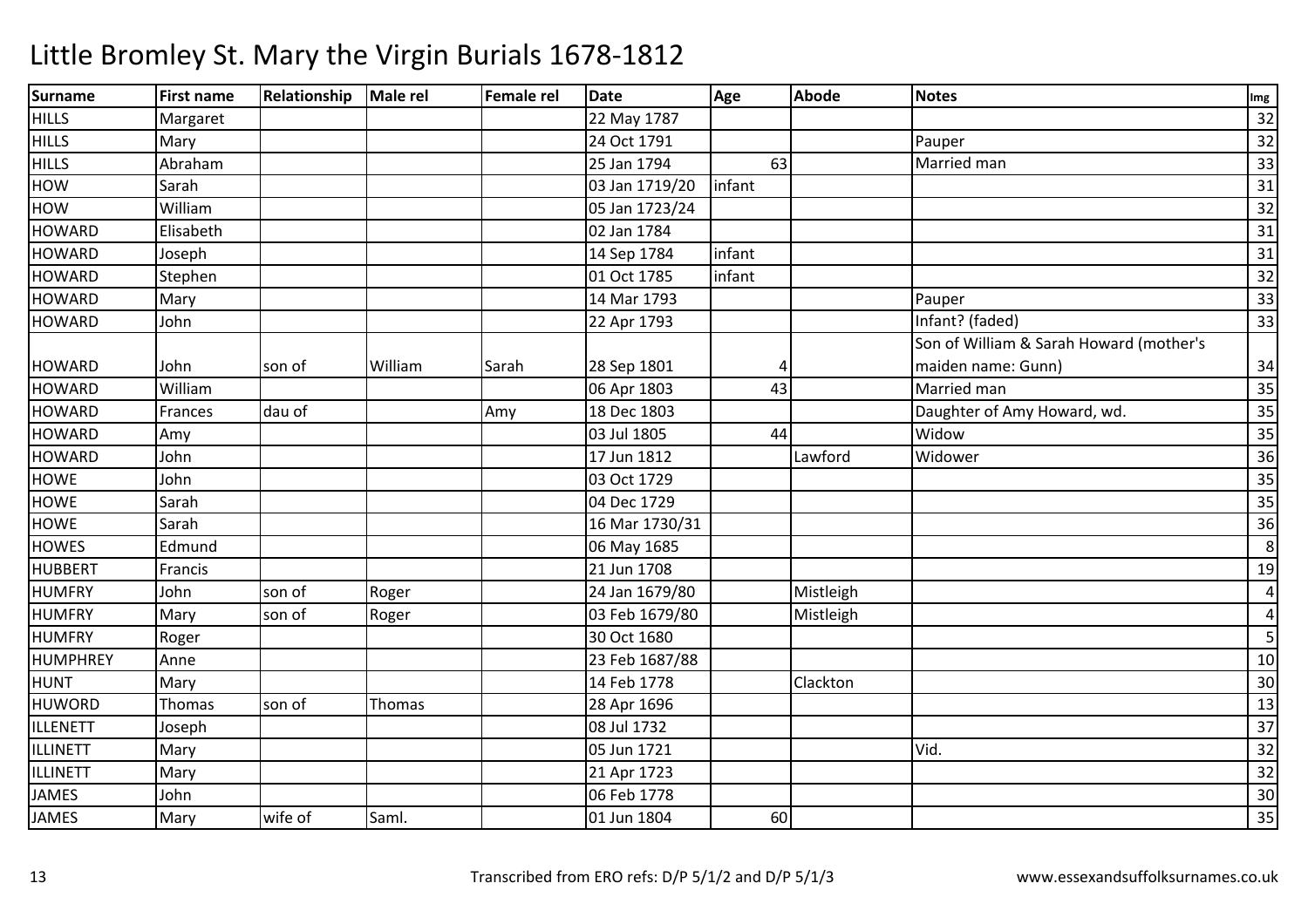| <b>Surname</b>  | <b>First name</b> | Relationship | <b>Male rel</b> | <b>Female rel</b> | <b>Date</b>    | Age    | <b>Abode</b>         | <b>Notes</b>                                 | Img             |
|-----------------|-------------------|--------------|-----------------|-------------------|----------------|--------|----------------------|----------------------------------------------|-----------------|
| <b>JAMES</b>    | Samuel            |              |                 |                   | 06 Jun 1810    | 74     |                      | Widower                                      | 36              |
| <b>JENNINGS</b> | Susan             | dau of       | John            | Susan             | 07 Nov 1740    |        |                      |                                              | 26              |
| <b>JENNINGS</b> | Mary              | dau of       | John            | Mary              | 28 Oct 1755    |        |                      |                                              | 28              |
| <b>JENNINGS</b> | John              | son of       | John            | Mary              | 25 Jul 1757    |        |                      |                                              | $\overline{28}$ |
| <b>JENNINGS</b> | Willm.            | son of       | Joseph          | Sarah             | 10 Sep 1757    |        |                      |                                              | 28              |
| <b>JENNINGS</b> | Rebekah           | dau of       | Joseph          | Mary              | 11 Mar 1773    |        |                      |                                              | 29              |
| <b>JENNINGS</b> | Susan             |              |                 |                   | 22 Jun 1773    | infant |                      |                                              | 30              |
| <b>JENNINGS</b> | John              |              |                 |                   | 24 Jun 1775    |        |                      |                                              | $30\,$          |
| <b>JENNINGS</b> | John              |              |                 |                   | 17 Mar 1783    |        |                      |                                              | 31              |
| <b>JENNINGS</b> | Joseph            |              |                 |                   | 10 May 1808    | 74     |                      | Widower                                      | 36              |
| JENNOS?         | Mary              |              |                 |                   | 19 Dec 1779    |        |                      |                                              | 31              |
| <b>JINNINGS</b> | Joseph            | son of       | Ottoway         | Anne              | 22 May 1711    |        |                      |                                              | 24              |
| <b>JINNINGS</b> | Ottoway           |              |                 |                   | 04 May 1711    |        |                      |                                              | 24              |
| <b>JINNINGS</b> | Sarah             |              |                 |                   | 02 Oct 1778    |        |                      |                                              | $30\,$          |
| <b>JOHNSON</b>  | Ralph             |              |                 |                   | 23 Jan 1719/20 |        |                      |                                              | $\overline{31}$ |
| <b>JOHNSON</b>  | Mary              |              |                 |                   | 31 Oct 1721    |        |                      |                                              | 32              |
| <b>JOHNSON</b>  | James             |              |                 |                   | 01 Dec 1775    | infant |                      |                                              | 30              |
| <b>JOHNSON</b>  | Thos.             |              |                 |                   | 18 Sep 1779    | infant |                      |                                              | 31              |
| <b>JOHNSON</b>  | James             |              |                 |                   | 10 Jul 1781    | infant |                      |                                              | $\overline{31}$ |
| <b>JOHNSON</b>  | Eliz.             | wife of      | William         |                   | 14 Jun 1796    |        |                      |                                              | 33              |
| <b>JOHNSON</b>  | Ann               | wife of      | William         |                   | 24 Apr 1801    | 39     |                      | Wife of William Johnson jnr                  | 34              |
|                 |                   |              |                 |                   |                |        |                      | Son of Joseph & Eliz. Johnson (mother's      |                 |
| <b>JOHNSON</b>  | James             | son of       | Joseph          | Eliz.             | 22 Nov 1803    | 3      |                      | maiden name: Bacon)                          | 35              |
| <b>JOHNSON</b>  | Charlotte         | dau of       |                 | Mary              | 10 Jun 1804    | infant |                      | Charlotte Johnson, daughter of Mary Podd     | 35              |
| <b>JOHNSON</b>  | Sarah             | wife of      | William         |                   | 08 Nov 1804    |        |                      | Wife of William Johnson senr.                | 35              |
|                 |                   |              |                 |                   |                |        |                      | Late husband of the above (Sarah Johnson,    |                 |
| <b>JOHNSON</b>  | William           |              |                 |                   | 11 Nov 1804    |        |                      | buried on 8th Nov).                          | 35              |
|                 |                   |              |                 |                   |                |        |                      | Daughter of Joseph & Eliz. Johnson (mother's |                 |
| <b>JOHNSON</b>  | Maria             | dau of       | Joseph          | Eliz.             | 01 Jun 1811    | infant |                      | maiden name: Bacon                           | 36              |
| <b>JOWERS</b>   | Mary              | wife of      | Daniel          |                   | 22 Jan 1811    |        | 29 Little Bentley    |                                              | 36              |
| <b>KEEBLE</b>   | Elizabeth         |              |                 |                   | 15 Jun 1763    |        | <b>Great Bromley</b> |                                              | 29              |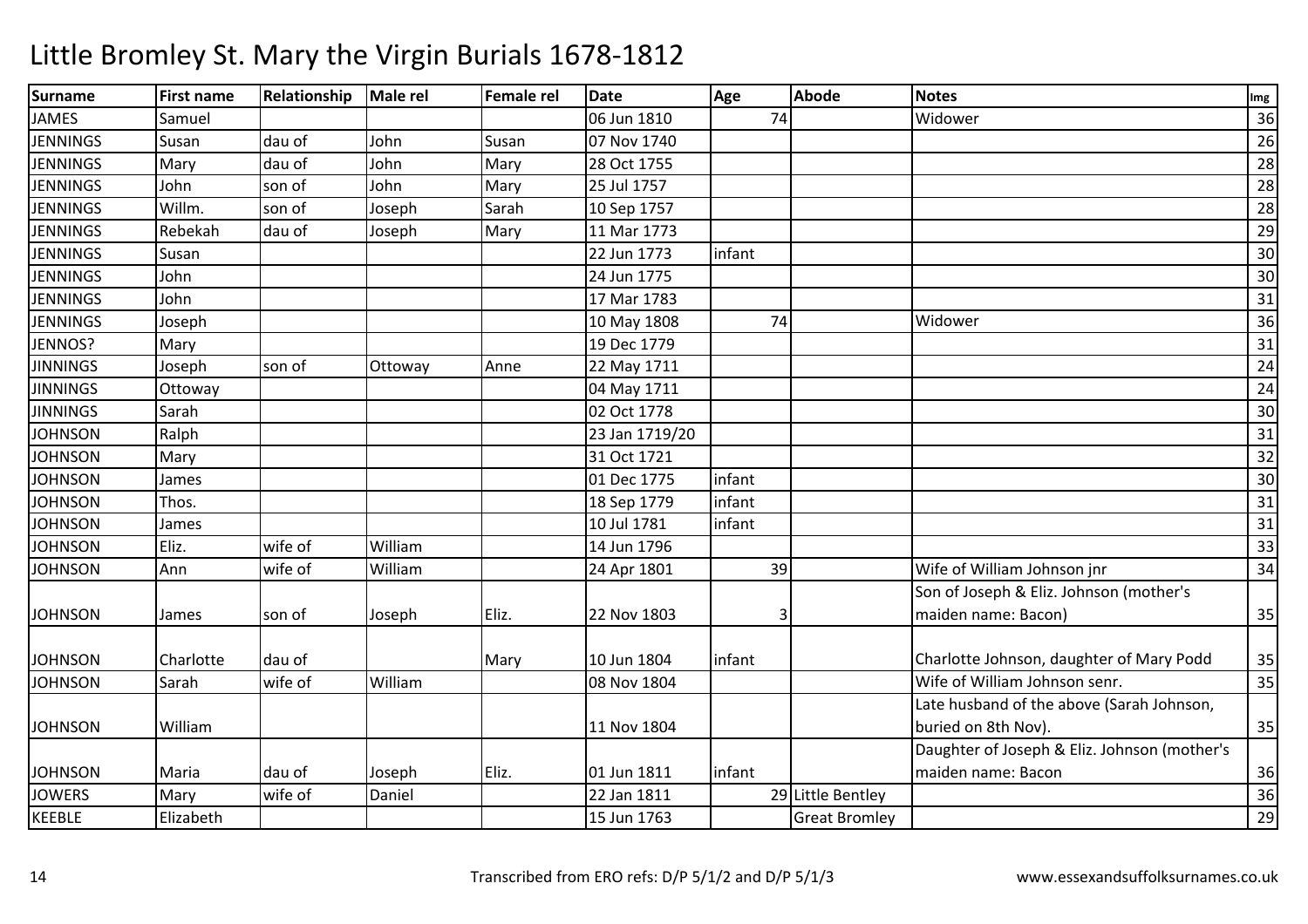| <b>Surname</b> | <b>First name</b> | <b>Relationship</b> | Male rel | <b>Female rel</b> | <b>Date</b>    | Age    | <b>Abode</b> | <b>Notes</b>                                | Img             |
|----------------|-------------------|---------------------|----------|-------------------|----------------|--------|--------------|---------------------------------------------|-----------------|
| <b>KEMBLE</b>  | John              |                     |          |                   | 25 May 1699    |        |              |                                             | 18              |
| <b>KING</b>    | Elisabeth         |                     |          |                   | 23 May 1784    |        |              |                                             | 31              |
| <b>KING</b>    | David             |                     |          |                   | 07 Dec 1803    | 39     |              | Married man                                 | 35              |
| <b>KING</b>    | John              | son of              |          | Margaret          | 17 Mar 1805    |        |              | Son of Margaret King, wd.                   | 35              |
|                |                   |                     |          |                   |                |        |              | Wife of William Knox. Maiden name Sergeant, |                 |
| <b>KNOX</b>    | Alice             | wife of             | William  |                   | 14 Mar 1811    |        | 26 Weeley    | late of this place, brought from Weeley     | 36              |
| <b>LANDERS</b> | Hannah            |                     |          |                   | 13 Mar 1721/22 |        |              |                                             | 32              |
| <b>LAST</b>    | Elizabeth         |                     |          |                   | 02 May 1776    | infant |              |                                             | 30              |
| <b>LAST</b>    | Sarah             | wife of             | John     |                   | 18 Nov 1795    |        |              |                                             | 33              |
| <b>LEVER</b>   | Hannah            | dau of              | Bishop   | Susan             | 28 Aug 1749    |        |              |                                             | $\overline{27}$ |
| LILLY          | Thomas            |                     |          |                   | 23 Jun 1723    |        |              |                                             | 32              |
| LILLY          | Elizabeth         |                     |          |                   | 13 May 1726    |        |              |                                             | 34              |
| LILLY          | Sarah             | dau of              | Henry    | Jane              | 20 Oct 1734    |        |              | Affidavit made by Elizth. Cock              | 38              |
| LILLY          | William           | son of              |          | Elizabeth         | 27 Oct 1751    |        |              | <b>Base son</b>                             | 28              |
| LILLY          | Henry             |                     |          |                   | 14 May 1764    |        |              |                                             | 29              |
| <b>LINCOLN</b> | Mary              | dau of              | Henery   | Rose              | 04 Feb 1699/00 |        |              |                                             | 18              |
| <b>LINCOLN</b> | Henry             |                     |          |                   | 21 Sep 1723    |        |              |                                             | 32              |
| <b>LINCOLN</b> | Wm.               |                     |          |                   | 13 Mar 1730/31 |        |              |                                             | 36              |
| <b>LINCOLN</b> | Rose              |                     |          |                   | 21 Jan 1732/33 |        |              |                                             | 37              |
| <b>LINCOLN</b> | Jane              |                     |          |                   | 01 Apr 1770    |        |              |                                             | 29              |
| <b>LINCON</b>  | Henry             | son of              | Henry    |                   | 19 May 1715    |        |              |                                             | 25              |
| <b>LUFKIN</b>  | John              | son of              | John     | Mary              | 10 Feb 1731/32 |        |              |                                             | 37              |
| <b>MAFFEN</b>  | Elizabeth         |                     |          |                   | 21 Dec 1721    | infant |              |                                             | 32              |
| <b>MAFFEN</b>  | George            |                     |          |                   | 06 Nov 1726    | infant |              |                                             | 34              |
| <b>MAFFEN</b>  | Wm.               |                     |          |                   | 21 Dec 1728    | infant |              |                                             | 35              |
| <b>MAFFEN</b>  | John              |                     |          |                   | 17 Mar 1762    |        |              |                                             | 28              |
| <b>MAFFEN</b>  | Susannah          |                     |          |                   | 19 Oct 1773    |        |              |                                             | 30              |
| <b>MAIR</b>    | Mary              |                     |          |                   | 11 Apr 1785    |        |              |                                             | 31              |
| <b>MANNING</b> | Catharine         | wife of             | Willm.   |                   | 26 Sep 1765    |        |              |                                             | 29              |
| <b>MANNING</b> | Sarah             |                     |          |                   | 17 Aug 1774    | infant |              |                                             | 30              |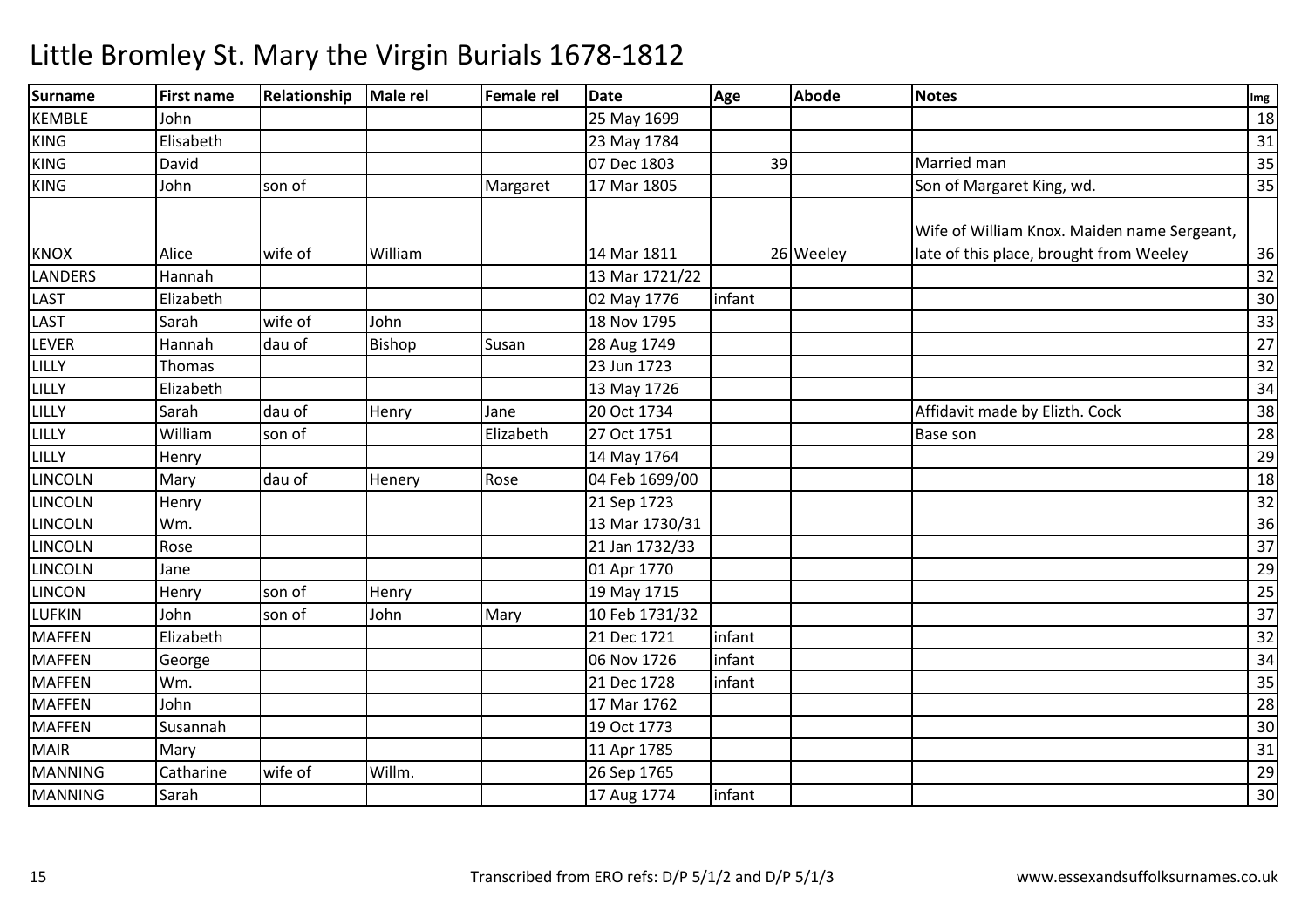| <b>Surname</b> | <b>First name</b> | Relationship | Male rel | <b>Female rel</b> | <b>Date</b>    | Age    | <b>Abode</b>         | <b>Notes</b>                                | Img             |
|----------------|-------------------|--------------|----------|-------------------|----------------|--------|----------------------|---------------------------------------------|-----------------|
|                | William           |              |          |                   |                |        |                      |                                             |                 |
| <b>MANNING</b> | <b>Bardock</b>    |              |          |                   | 08 Feb 1775    | infant |                      |                                             | 30              |
|                | Sarah             |              |          |                   |                |        |                      |                                             |                 |
| <b>MANNING</b> | Garard            |              |          |                   | 10 Sep 1793    |        | <b>Great Bromley</b> |                                             | 33              |
| <b>MANNING</b> | Sarah             | wife of      | William  |                   | 28 Jan 1802    | 45     |                      | Wife of William Manning. Maiden name: Higby | 34              |
| <b>MARE</b>    | William           |              |          |                   | 22 Aug 1800    |        | 38 Chelmsford        | Single man                                  | 34              |
| <b>MARLOW</b>  | Elizabeth         |              |          |                   | 10 May 1697    |        |                      | Widdow                                      | 17              |
| <b>MARLOW</b>  | William           |              |          |                   | 07 Nov 1709    |        | Bargeholt            |                                             | 23              |
| <b>MARTIN</b>  | Mary              |              |          |                   | 29 Jun 1759    |        |                      |                                             | 28              |
| <b>MAYER</b>   | James             |              |          |                   | 10 Mar 1735/36 |        |                      |                                             | 38              |
| <b>MAYER</b>   | Sarah             | wife of      | James    |                   | 13 Feb 1748/49 |        |                      |                                             | $\overline{27}$ |
| <b>MAYER</b>   | Sarah             | wife of      | James    |                   | 07 Jul 1801    |        | 58 Little Bentley    |                                             | 34              |
| <b>MAYOR</b>   | James             |              |          |                   | 14 Apr 1721    |        |                      |                                             | 32              |
| <b>MAYOR</b>   | Rose              |              |          |                   | 01 Mar 1736/37 |        |                      |                                             | 38              |
|                |                   |              |          |                   |                |        |                      | Widow Mayor. No date. Entered between       |                 |
| <b>MAYOR</b>   |                   |              |          |                   | * * 1738       |        |                      | burials on 05 Mar 1737/8 and 22 Apr 1738    | 26              |
| <b>MAYOR</b>   | James             |              |          |                   | 08 Apr 1787    |        |                      |                                             | 32              |
| <b>MAYORS</b>  | Edward            |              |          |                   | 21 Jun 1680    |        |                      |                                             | 4               |
| <b>MAYORS</b>  | Sarah             | wife of      | Ed.      |                   | 10 Jul 1680    |        |                      |                                             | $\overline{4}$  |
| <b>MERRIT</b>  | Nathaneel         |              |          |                   | 27 Nov 1699    |        |                      |                                             | 18              |
| <b>MILLS</b>   | Abraham           | son of       | Abraham  | Susan             | 11 Oct 1753    |        |                      |                                             | $\overline{28}$ |
| <b>MILLS</b>   | Abraham           | son of       | Abraham  | Hannah            | 20 Aug 1767    |        |                      |                                             | 29              |
| <b>MILLS</b>   | Martha            | dau of       | Abraham  | Hannah            | 23 Aug 1767    |        |                      |                                             | 29              |
| <b>MILLS</b>   | Hannah            |              |          |                   | 12 Jan 1780    |        |                      |                                             | 31              |
| <b>MILLS</b>   | William           |              |          |                   | 20 Sep 1790    |        |                      | Pauper                                      | 32              |
| <b>MIMES</b>   | Josiah            |              |          |                   | 08 Feb 1681/82 |        |                      |                                             | 5               |
| <b>MINTER</b>  | Sarah             | wife of      | Tho.     |                   | 15 Jan 1680/81 |        |                      |                                             | 5               |
| <b>MINTER</b>  | Sarah             | wife of      | Thomas   |                   | 02 May 1681    |        |                      |                                             | $\overline{5}$  |
| <b>MINTER</b>  | John              |              |          |                   | 23 Oct 1777    | infant |                      |                                             | 30              |
| <b>MINTER</b>  | Thos.             |              |          |                   | 05 Jul 1779    |        |                      |                                             | 31              |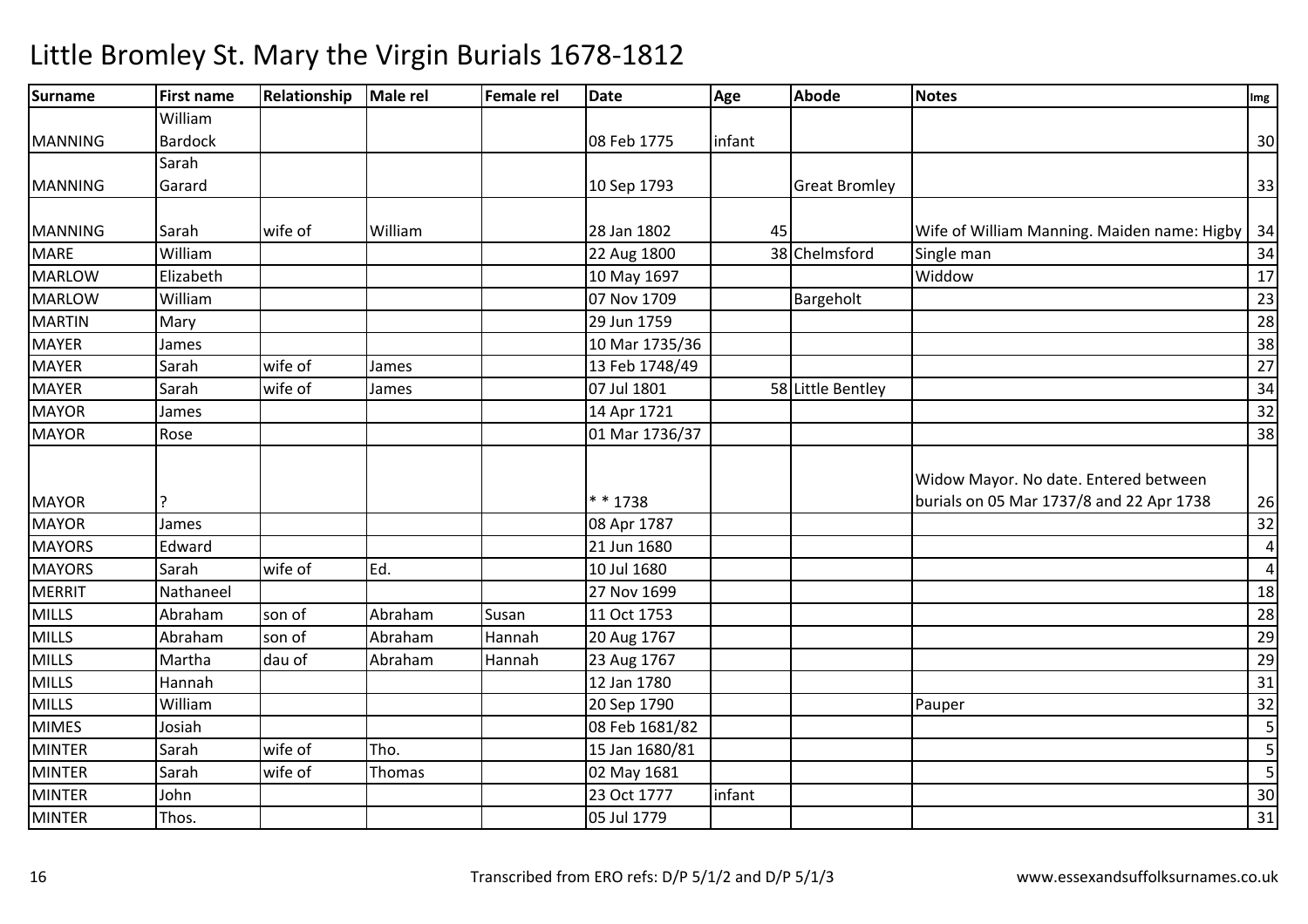| <b>Surname</b> | <b>First name</b> | Relationship | Male rel | <b>Female rel</b> | <b>Date</b>    | Age            | <b>Abode</b> | <b>Notes</b>                       | Img                     |
|----------------|-------------------|--------------|----------|-------------------|----------------|----------------|--------------|------------------------------------|-------------------------|
| <b>MINTOR</b>  | Thomas            |              |          |                   | 06 Oct 1805    | 30             |              | Single man                         | 35                      |
| <b>MOON</b>    | John              |              |          |                   | 06 May 1679    |                |              |                                    | $\overline{4}$          |
| <b>MOORE</b>   | John              |              |          |                   | 20 Mar 1682/83 |                |              |                                    | $6 \mid$                |
| <b>MULLY</b>   | Jonathan          |              |          |                   | 29 Nov 1775    |                |              |                                    | 30                      |
| <b>NEAL</b>    | Sarah             | dau of       | Wm.      | Alice             | 16 Sep 1794    |                |              |                                    | 33                      |
| <b>NEWMAN</b>  | Samuel            | son of       | Thos.    | Sarah Louisa      | 11 Jan 1799    | infant         |              |                                    | 34                      |
| <b>NEWMAN</b>  | Francis           | son of       | Thos.    | Sarah Louisa      | 21 May 1802    | infant         |              |                                    | 34                      |
| <b>NEWMAN</b>  | Ann               | dau of       | Thomas   | Sarah Louisa      | 17 May 1805    | $\overline{9}$ |              | Daughter of the Rev. Thomas Newman | 35                      |
|                | Henry             |              |          |                   |                |                |              |                                    |                         |
| <b>NEWMAN</b>  | Mascoll           | son of       | Thomas   | Sarah Louisa      | 27 Feb 1806    | 2              |              | Son of Rev. Thomas Newman          | 35                      |
| <b>NEWMAN</b>  | Frederic          | son of       | Thomas   | Sarah Louisa      | 01 Apr 1806    | infant         |              | Son of Rev. Thomas Newman          | 35                      |
| <b>NEWMAN</b>  | Sarah Louisa      | wife of      | Thomas   |                   | 01 Apr 1806    | 41             |              | Wife of Rev. Thomas Newman         | 35                      |
| <b>NICE</b>    | Martha            | dau of       | Richard  |                   | 17 Nov 1756    |                |              |                                    | 28                      |
| <b>NICE</b>    | Sarah             | wife of      | Richard  |                   | 30 Dec 1760    |                |              |                                    | 28                      |
| <b>NICE</b>    | Jas.              |              |          |                   | 27 Apr 1778    |                |              |                                    | 30                      |
| <b>NICE</b>    | Richard           |              |          |                   | 24 Jul 1783    |                |              |                                    | 31                      |
| <b>NICE</b>    | Mary              |              |          |                   | 24 Apr 1786    |                |              |                                    | 32                      |
| <b>NICE</b>    | Rachel            |              |          |                   | 01 Oct 1809    | 74             |              | Widow                              | 36                      |
| <b>NIVARD</b>  | Phebe             |              |          |                   | 18 Dec 1776    |                |              |                                    | 30                      |
| <b>NOBLE</b>   | William           |              |          |                   | 30 Aug 1702    |                |              |                                    | 18                      |
| <b>NOWLAND</b> | John              |              |          |                   | 06 Dec 1724    |                |              |                                    | 33                      |
| <b>NOWLAND</b> | Sarah             |              |          |                   | 05 Mar 1724/25 |                |              |                                    | 33                      |
| <b>NOWLAND</b> | Mary              |              |          |                   | 12 Oct 1743    |                |              |                                    | 27                      |
| <b>NOWLAND</b> | James             |              |          |                   | 21 Oct 1752    |                |              |                                    | 28                      |
| <b>NOWLAND</b> | John              |              |          |                   | 16 Mar 1773    |                |              |                                    | 29                      |
| <b>OSBORNE</b> | Thomas            |              |          |                   | 04 Jan 1719/20 | infant         |              |                                    | 31                      |
| <b>OSBORNE</b> | Saml.             |              |          |                   | 21 Jan 1729/30 |                |              |                                    | 36                      |
| <b>OSBORNE</b> | Deborah           |              |          |                   | 04 Jul 1730    |                |              |                                    | 36                      |
| PEGG           | Will.             |              |          |                   | 12 Dec 1681    |                |              |                                    | 5                       |
| PEGG           |                   | infant of    |          | ?                 | 20 Dec 1681    |                |              | Infant of ye Widdo Pegg            | $\overline{\mathbf{5}}$ |
| PEGG           | Margret           |              |          |                   | 20 Sep 1685    |                |              |                                    | 8                       |
| <b>PEGGS</b>   | Ellen             |              |          |                   | 14 Feb 1732/33 |                |              |                                    | 37                      |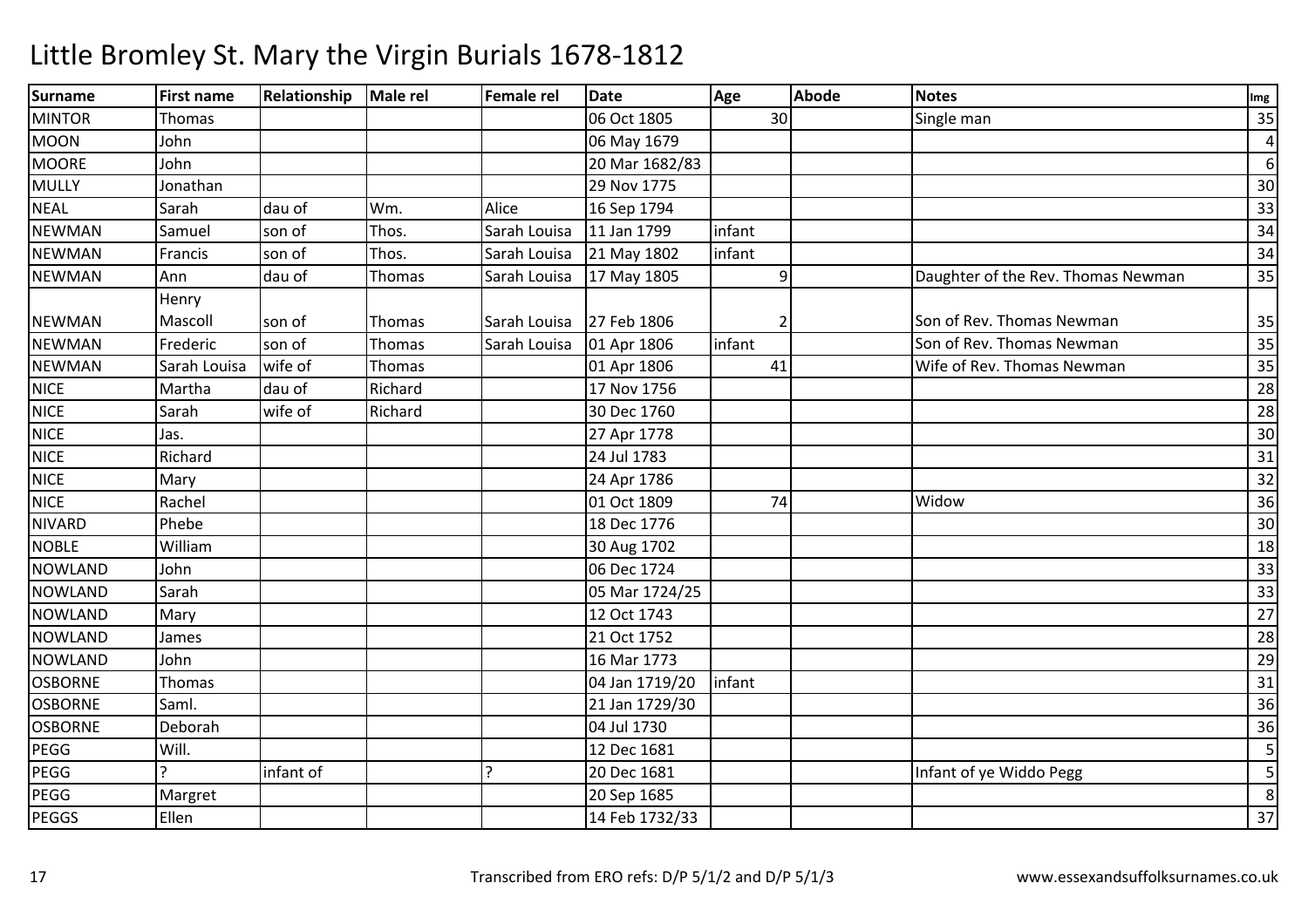| Surname        | <b>First name</b> | Relationship | <b>Male rel</b> | Female rel | <b>Date</b> | Age    | <b>Abode</b>     | <b>Notes</b>                                    | Img                     |
|----------------|-------------------|--------------|-----------------|------------|-------------|--------|------------------|-------------------------------------------------|-------------------------|
| PEGGS          | Isaac             | son of       | Thomas          |            | 25 Sep 1743 |        |                  |                                                 | 27                      |
| PEGGS          | Mary              | wife of      | Thomas          |            | 01 Jun 1746 |        |                  |                                                 | 27                      |
| PESEY          | William           |              |                 |            | 21 Mar 1788 |        |                  |                                                 | 32                      |
| <b>PEZEY</b>   | Rachel            | wife of      | John            |            | 17 Aug 1802 |        | 28 Great Bromley |                                                 | 34                      |
|                |                   |              |                 |            |             |        |                  | Daughter of Abraham & Ann Pickess (mother's     |                         |
| <b>PICKESS</b> | Elizabeth         | dau of       | Abraham         | Ann        | 18 Oct 1811 |        |                  | maiden name: Cropley)                           | 36                      |
| <b>PINSIN</b>  | Susan             |              |                 |            | 20 Oct 1710 |        |                  | Widow                                           | 23                      |
| <b>PISSY</b>   | Mary              | dau of       | Willm.          | Mary       | 29 Mar 1764 |        |                  |                                                 | 29                      |
| <b>PIZEY</b>   | Mary              |              |                 |            | 25 Mar 1796 | 63     |                  | Wd.                                             | 34                      |
| PIZIY          | Charlotte         |              |                 |            | 27 Apr 1778 |        |                  |                                                 | 30                      |
| PIZIY          | Susannah          |              |                 |            | 27 Apr 1778 |        |                  |                                                 | 30                      |
| <b>PODD</b>    | Charlotte         | dau of       |                 | Mary       | 10 Jun 1804 | infant |                  | Charlotte Johnson, daughter of Mary Podd        | 35                      |
|                |                   |              |                 |            |             |        |                  | John Powel alias Pole, 89. 74 years of which he |                         |
| <b>POLE</b>    | John              |              |                 |            | 03 Nov 1796 | 89     |                  | had lived in this parish.                       | 34                      |
| POLLARD        | Mary              | wife of      | Robert          |            | 30 Oct 1753 |        |                  |                                                 | 28                      |
| <b>POLLEY</b>  | Sarah             |              |                 |            | 26 Mar 1787 |        | Lawford          |                                                 | 32                      |
| POLLY          | Elizabeth         | dau of       | Saml.           | Sarah      | 08 Mar 1759 |        |                  |                                                 | 28                      |
| <b>POLLY</b>   | Samuel            |              |                 |            | 13 Apr 1776 | infant |                  |                                                 | $\overline{30}$         |
| <b>POLLY</b>   | Samuel            |              |                 |            | 08 Jun 1780 |        |                  |                                                 | 31                      |
| <b>PORTER</b>  | Elizabeth         | dau of       | William         | Elizabeth  | 28 Nov 1748 |        |                  |                                                 | 27                      |
| <b>PORTER</b>  | John              | son of       | John            | Susan      | 22 Sep 1749 |        |                  |                                                 | 27                      |
| <b>PORTER</b>  | Sarah             | dau of       | John            | Susan      | 17 Apr 1750 |        |                  |                                                 | $\overline{27}$         |
| <b>PORTER</b>  | Mary              | dau of       | William         | Eliza.     | 28 Sep 1753 |        |                  |                                                 | 28                      |
| <b>PORTER</b>  | Elisabeth         |              |                 |            | 02 May 1784 |        |                  |                                                 | 31                      |
| <b>PORTER</b>  | John              |              |                 |            | 12 Sep 1789 | infant |                  | Pauper                                          | $\overline{32}$         |
| <b>PORTER</b>  | William           |              |                 |            | 11 May 1792 |        |                  | Pauper                                          | 33                      |
| <b>PORTER</b>  | John              |              |                 |            | 22 Nov 1793 | 28     |                  | Married man                                     | 33                      |
| <b>PORTER</b>  | Ann               | wife of      | William         |            | 03 Jan 1796 |        | 38 Frating       |                                                 | 34                      |
| <b>PORTER</b>  | Sarah             |              |                 |            | 12 Nov 1812 | 84     |                  | Widow woman                                     | 36                      |
| <b>POULE</b>   | John              | son of       | John            |            | 17 May 1680 |        |                  |                                                 | $\overline{4}$          |
| <b>POULE</b>   | Susanna           |              |                 |            | 19 Sep 1682 |        |                  |                                                 | $\overline{\mathbf{5}}$ |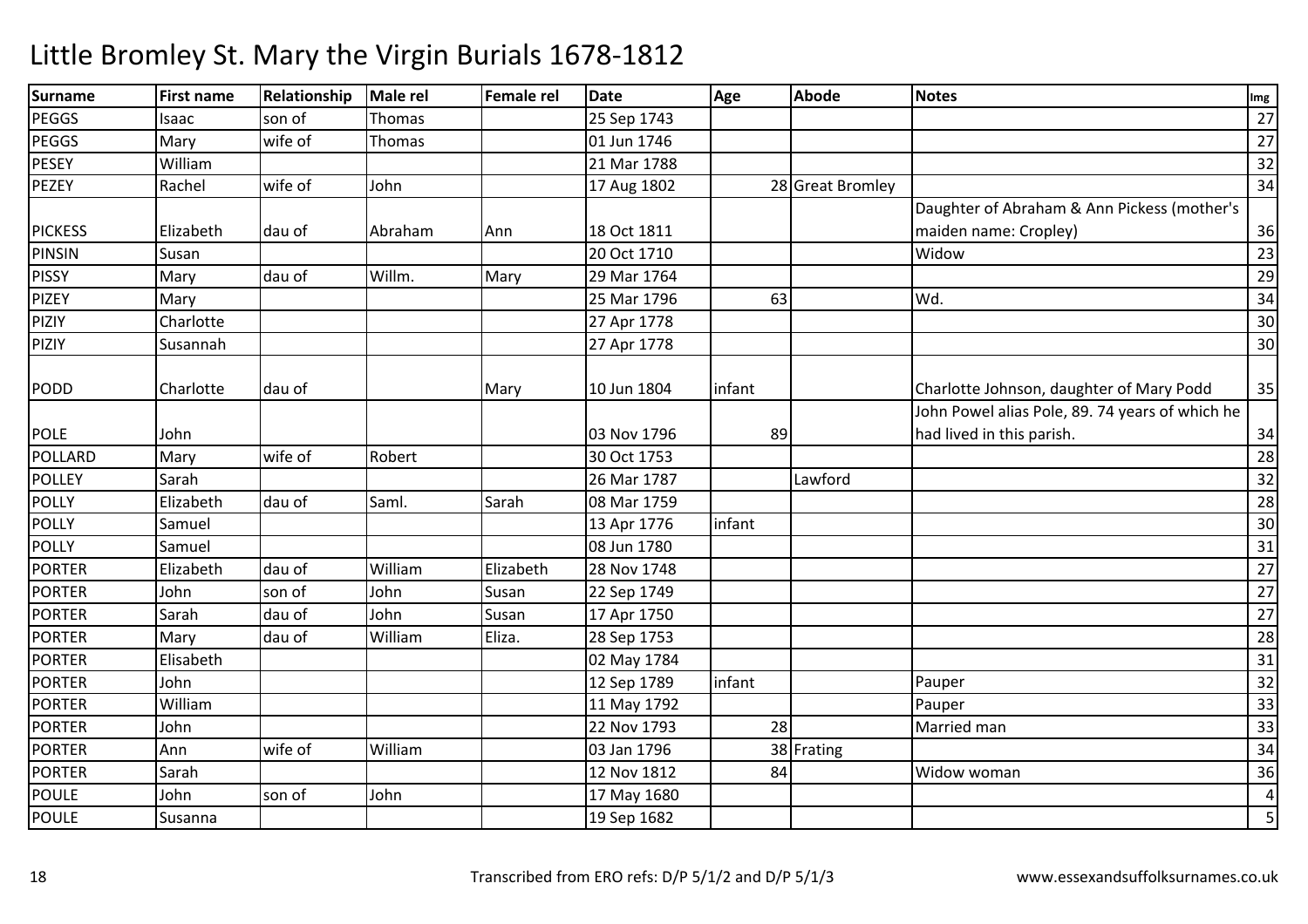| Surname        | <b>First name</b> | Relationship | Male rel | Female rel | <b>Date</b>    | Age | <b>Abode</b> | <b>Notes</b>                                                                                                                                                          | Img             |
|----------------|-------------------|--------------|----------|------------|----------------|-----|--------------|-----------------------------------------------------------------------------------------------------------------------------------------------------------------------|-----------------|
| <b>POWEL</b>   | John              |              |          |            | 16 May 1703    |     |              |                                                                                                                                                                       | 18              |
|                |                   |              |          |            |                |     |              | John Powel alias Pole, 89. 74 years of which he                                                                                                                       |                 |
| <b>POWEL</b>   | John              |              |          |            | 03 Nov 1796    | 89  |              | had lived in this parish.                                                                                                                                             | 34              |
| <b>POWELL</b>  | Elisabeth         |              |          |            | 04 Apr 1784    |     |              |                                                                                                                                                                       | 31              |
| POWELL         | Robert            |              |          |            | 24 Mar 1792    |     |              |                                                                                                                                                                       | 33              |
| <b>POWL</b>    | Grace             | wife of      | John     |            | 16 May 1757    |     |              |                                                                                                                                                                       | 28              |
| PRIME          | William           | son of       |          | Mary       | 03 May 1805    |     |              | <b>B.</b> B.                                                                                                                                                          | 35              |
|                |                   |              |          |            |                |     |              | Daughter of William & Mary Raisin (mother's                                                                                                                           |                 |
| <b>RAISIN</b>  | Jemima            | dau of       | William  | Mary       | 20 Nov 1804    |     |              | maiden name: Polly)                                                                                                                                                   | 35              |
| RANDALL        | Sarah             | wife of      | Willm.   |            | 08 Dec 1806    |     | Lawford      |                                                                                                                                                                       | 35              |
| <b>RICHARD</b> | Benjamin          |              |          |            | 05 Oct 1701    |     |              |                                                                                                                                                                       | 18              |
| <b>RICKARD</b> | Mary              | dau of       | Robert   | Mary       | 10 Jun 1702    |     |              |                                                                                                                                                                       | 18              |
| <b>RICKARD</b> | Robt.             |              |          |            | 19 Jan 1723/24 |     |              |                                                                                                                                                                       | 32              |
| <b>RICKES</b>  | Jacob             | son of       | John     | Sarah      | 28 Jul 1745    |     |              |                                                                                                                                                                       | 27              |
| <b>RICKORD</b> | Sarah             | maketh oath  | Benieman |            | 21 Mar 1691/92 |     |              | Beniemen Ricord of Little Bromley maketh<br>oath that Sarah Rickord was buried in wooling<br>only (year unclear - 1691/2 or 1692/3).                                  | 12              |
| <b>RICKORD</b> | Thomas            | maketh oath  | Beniemen |            | * * *          |     |              | Year unclear - appears between 1692 and 1696<br>burials. No date. Benienmen Rickord maketh<br>oath yt Thomas Rickord in ye said parish was<br>buried in wooling only. | 13              |
| <b>RICKS</b>   | Sarah             | dau of       | John     | Sarah      | 18 Nov 1761    |     |              |                                                                                                                                                                       | 28              |
| <b>RICKS</b>   | Sarah             |              |          |            | 11 Jul 1777    |     |              |                                                                                                                                                                       | 30              |
| <b>RICKS</b>   | John              |              |          |            | 10 Nov 1784    |     |              |                                                                                                                                                                       | 31              |
| <b>RISBE</b>   | William           | son of       | Daniel   | Elizabeth  | 10 Aug 1740    |     |              |                                                                                                                                                                       | $\overline{26}$ |
| <b>RISBE</b>   | William           | son of       | Daniel   |            | 10 May 1745    |     |              |                                                                                                                                                                       | $\overline{27}$ |
| <b>RISBE</b>   | Sarah             | dau of       | Daniel   | Eliza.     | 08 Feb 1746/47 |     |              |                                                                                                                                                                       | $\overline{27}$ |
| <b>RISBE</b>   | David             | son of       | Daniel   |            | 10 Jun 1748    |     |              |                                                                                                                                                                       | $\overline{27}$ |
| <b>RISBE</b>   | William           | son of       | Daniel   | Elizabeth  | 03 Apr 1751    |     |              |                                                                                                                                                                       | $\overline{27}$ |
| <b>RISBEE</b>  | Elizabeth         |              |          |            | 17 Oct 1773    |     |              |                                                                                                                                                                       | 30              |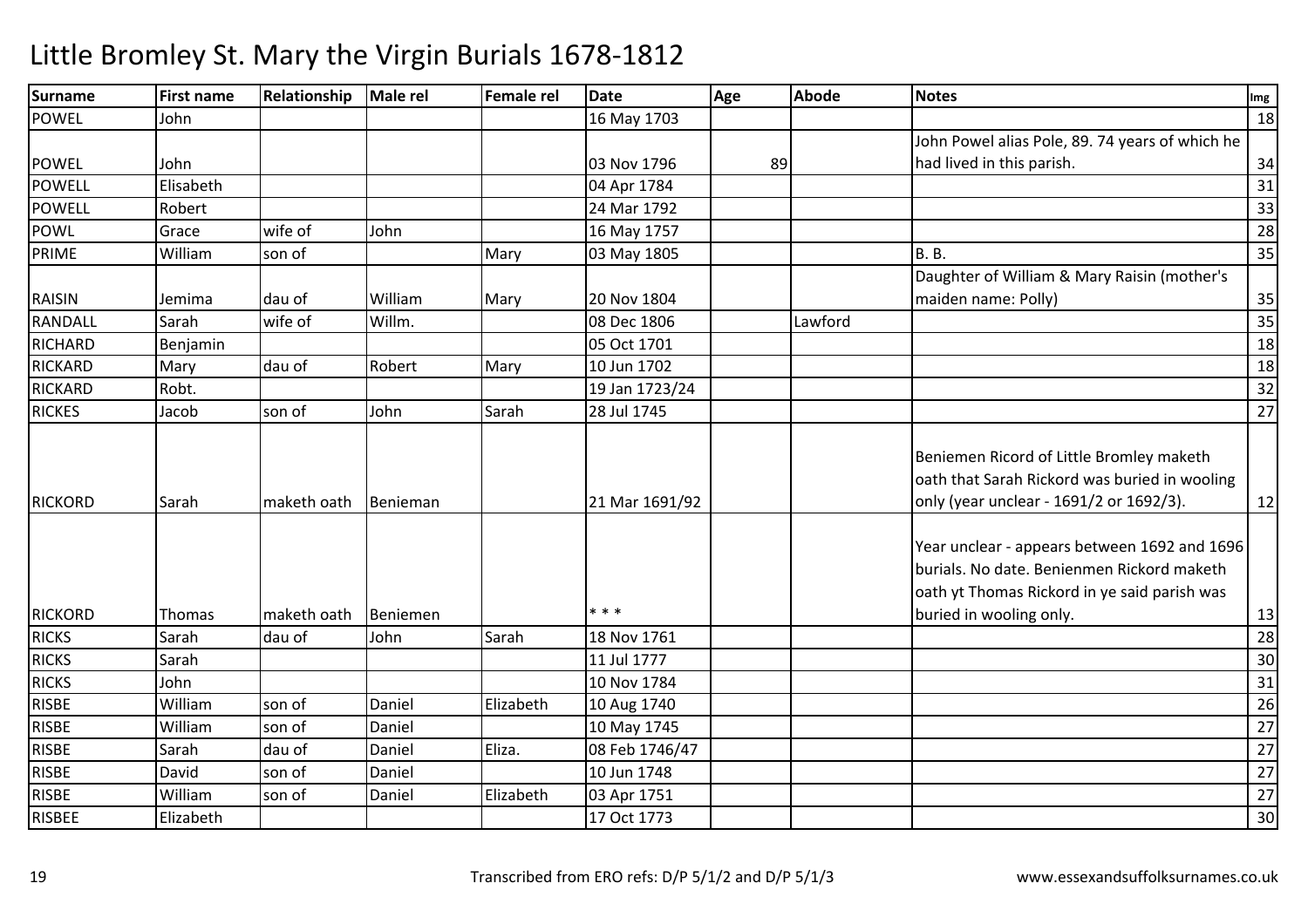| <b>Surname</b>  | <b>First name</b> | Relationship | Male rel     | Female rel | <b>Date</b>    | Age    | <b>Abode</b> | <b>Notes</b>                          | Img                     |
|-----------------|-------------------|--------------|--------------|------------|----------------|--------|--------------|---------------------------------------|-------------------------|
| <b>RISBEE</b>   | John              |              |              |            | 23 Feb 1811    |        | 72 Mistley   |                                       | 36                      |
| <b>RISBEY</b>   | Susanna           | dau of       | Daniel       | Mary       | 15 Oct 1699    |        |              |                                       | 18                      |
| <b>RISBEY</b>   | Daniel            |              |              |            | 28 Mar 1712    |        |              |                                       | 24                      |
| <b>RISBIE</b>   | Daniel            |              |              |            | 07 Oct 1761    |        |              |                                       | $\overline{28}$         |
| <b>RISBIE</b>   | Jonathan          |              |              |            | 21 Apr 1766    |        |              |                                       | 29                      |
| <b>RISBY</b>    | Nathanill         |              |              |            | 16 Jan 1685/86 |        |              |                                       | 8                       |
| <b>RISBY</b>    | Mary              |              |              |            | 18 May 1733    |        |              | Widow                                 | $\overline{37}$         |
| <b>RISBY</b>    | Polly             | dau of       | Saml.        |            | 24 May 1770    |        | Misley       |                                       | 29                      |
| <b>RIVETT</b>   | John              |              |              |            | 09 Dec 1681    |        |              |                                       | $\overline{\mathbf{5}}$ |
| <b>ROLF</b>     | Thomas            |              |              |            | 12 Feb 1678/79 |        |              | Thomas Rolf senr.                     | $\overline{4}$          |
| <b>ROLF</b>     | Ann               | wife of      | Tho.         |            | 05 Apr 1679    |        |              |                                       | 4                       |
| <b>ROLF</b>     | Alice             | wife of      | Thomas       |            | ** 1684        |        |              | No date except year                   | $\overline{7}$          |
| <b>RUDGE</b>    | Francis           |              |              |            | 22 May 1776    | infant | Rowhedge     |                                       | 30                      |
| <b>RUDGE</b>    | William           |              |              |            | 30 Mar 1788    |        | Wivenhoe     |                                       | 32                      |
| <b>RUDGE</b>    | Francis           |              |              |            | 22 May 1805    |        | 73 Wivenhoe  |                                       | $\overline{35}$         |
| <b>SANDERS</b>  |                   |              |              |            | 15 Oct 1728    |        |              | Vid. Sanders                          | 35                      |
| <b>SANDERS</b>  | Philip            |              |              |            | 13 Jan 1729/30 |        |              |                                       | 36                      |
| <b>SANDERS</b>  | Elizabeth         |              |              |            | 22 Dec 1732    |        |              |                                       | $\overline{37}$         |
| SARGEANT        | Henery            |              |              |            | 06 Jan 1687/88 |        |              |                                       | 10                      |
| SARGEANT        | Thomas            |              |              |            | 23 Mar 1700/1  |        |              |                                       | 18                      |
| SARJEANT        | Mary              |              |              |            | 16 Jun 1696    |        |              |                                       | 13                      |
| SARJEANT        | Thomas            |              |              |            | 14 Dec 1729    |        |              |                                       | 35                      |
| <b>SAUNDERS</b> | Nathaneel         | son of       | Nathaneel    | Mary       | 04 Nov 1699    |        |              |                                       | $\overline{18}$         |
| <b>SAUNDERS</b> | Sarah             | dau of       | Nathaneel    | Mary       | 07 May 1701    |        |              |                                       | 18                      |
| <b>SAUNDERS</b> | Nathaneel         |              |              |            | 26 Feb 1701/2  |        |              |                                       | 18                      |
| SAUNDERS        | William           |              |              |            | 26 Feb 1701/2  |        |              |                                       | 18                      |
| <b>SAUNDERS</b> | Mary              | wife of      | Nathaniel    |            | 23 Jun 1706    |        |              |                                       | 19                      |
| <b>SAUNDERS</b> | James             | son of       | Nathaniel    | Grace      | 17 Jun 1713    |        |              |                                       | 24                      |
| <b>SAUNDERS</b> | Nathaniel         |              |              |            | 09 Apr 1717    |        |              |                                       | 26                      |
| <b>SAWYER</b>   | Henry             | son of       | John         | Sarah      | 25 Nov 1740    |        |              |                                       | 26                      |
| SAWYER          | John              |              |              |            | 18 Aug 1781    |        |              |                                       | 31                      |
| <b>SCARF</b>    | Mary              | dau of       | $\mathbf{C}$ |            | 11 Feb 1755    |        |              | Parents' first names not in register. | 28                      |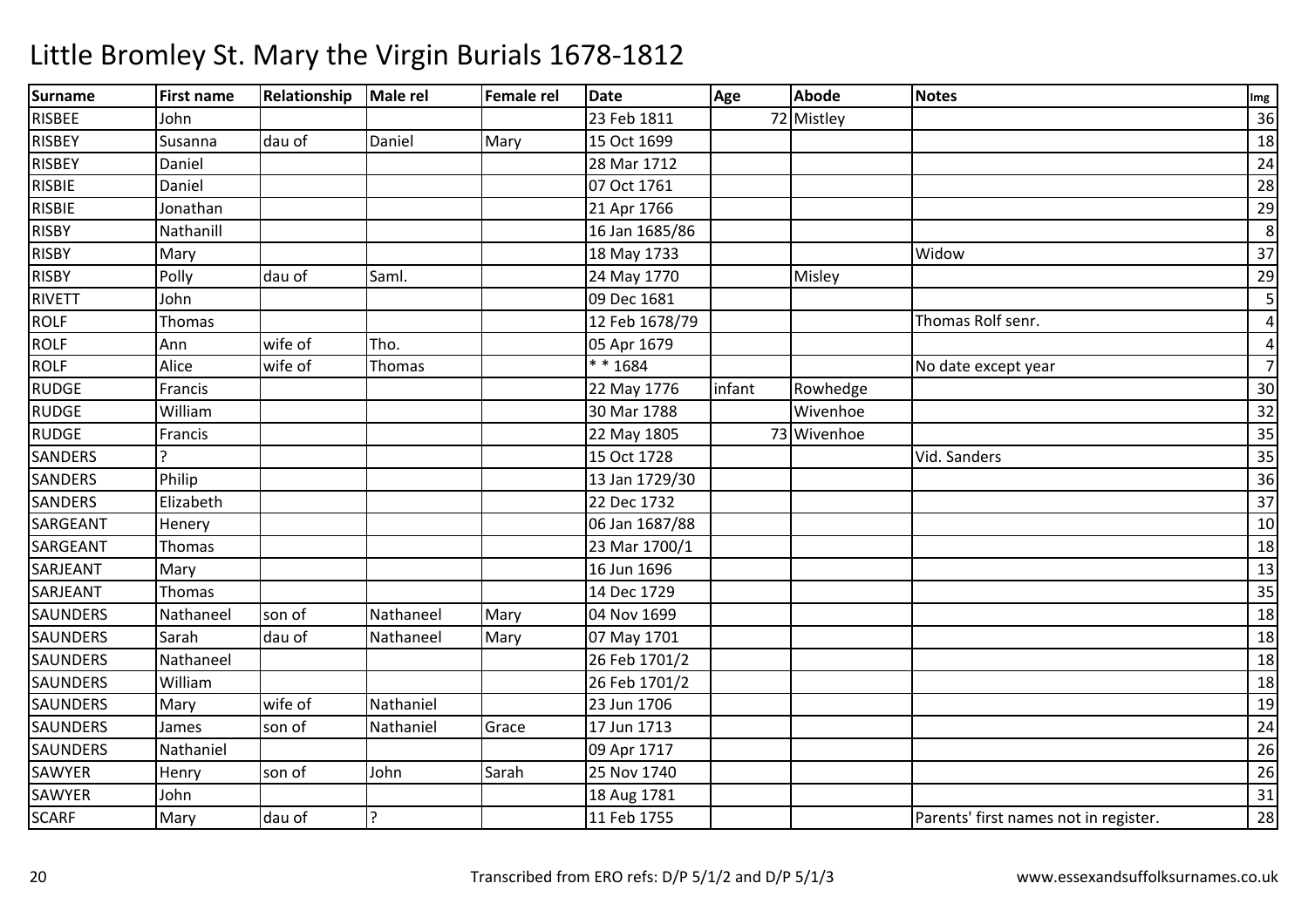| <b>Surname</b>  | <b>First name</b> | <b>Relationship</b> | Male rel | <b>Female rel</b> | <b>Date</b>    | Age | <b>Abode</b> | <b>Notes</b>                   | Img             |
|-----------------|-------------------|---------------------|----------|-------------------|----------------|-----|--------------|--------------------------------|-----------------|
| <b>SCOT</b>     | Jeffry            |                     |          |                   | 12 Aug 1743    |     |              |                                | 27              |
| <b>SCOTT</b>    | Sarah             |                     |          |                   | 01 Nov 1721    |     |              |                                | 32              |
| <b>SCOTT</b>    | James             |                     |          |                   | 19 Oct 1729    |     |              |                                | 35              |
| <b>SCOTT</b>    | Samuel            |                     |          |                   | 16 Jan 1769    |     |              |                                | 29              |
| <b>SCOTT</b>    | Margaret          |                     |          |                   | 30 Nov 1780    |     |              |                                | 31              |
| <b>SCURRELL</b> | Judith            |                     |          |                   | 03 Apr 1721    |     |              | On same page as 1720 burials.  | 31              |
| <b>SCURRELL</b> | Robt.             |                     |          |                   | 26 Dec 1729    |     |              |                                | 35              |
| <b>SCURRELL</b> | Eliz.             |                     |          |                   | 13 Jun 1731    |     |              |                                | $\overline{37}$ |
| <b>SCURRELL</b> | Ellen             |                     |          |                   | 29 Dec 1734    |     |              | Affidavit made by Elizth. Cock | 38              |
| <b>SCURRLE</b>  | William           | son of              | Robert   | Ellen             | 19 Nov 1717    |     |              |                                | 26              |
| <b>SEGARS</b>   | Ann               | wife of             | Sampson  |                   | 05 Oct 1809    | 41  |              |                                | 36              |
| SERJEANT        |                   |                     |          |                   | 11 Mar 1718/19 |     |              | The Widow Serjeant             | 26              |
| SERJEANT        | John              |                     |          |                   | 02 Jan 1785    |     |              |                                | 31              |
| SERJEANT        | Daniel            |                     |          |                   | 29 May 1787    |     |              |                                | 32              |
| <b>SEWEL</b>    | Sarah             |                     |          |                   | 08 Feb 1713/14 |     |              |                                | 25              |
| <b>SHARP</b>    | Ann               |                     |          |                   | 14 Jun 1749    |     |              |                                | 27              |
| <b>SHARPE</b>   | William           |                     |          |                   | 18 Dec 1747    |     |              |                                | 27              |
| <b>SIMONS</b>   | Mary              |                     |          |                   | 21 Apr 1757    |     |              |                                | 28              |
| <b>SIMPSON</b>  | Susan             | wife of             | Daniel   |                   | 10 May 1705    |     |              |                                | 19              |
| <b>SIMSON</b>   | Ann               |                     |          |                   | 06 Aug 1724    |     |              |                                | 33              |
| <b>SIMSON</b>   | Danl.             |                     |          |                   | 24 Jun 1729    |     |              |                                | 35              |
| <b>SKIRREL</b>  | Robert            | son of              | Robert   | Phebe             | 12 Nov 1737    |     |              |                                | 46              |
| <b>SKURREL</b>  | Phebe             | wife of             | Robert   |                   | 03 Sep 1738    |     |              |                                | 46              |
| SMALLEGE        | Thomas            | son of              | Thomas   | Sarah             | 22 Jan 1698/99 |     |              |                                | 17              |
| SMALLIGE        | Richard           | son of              | Thomas   | Sarah             | 30 Oct 1698    |     |              |                                | 17              |
| <b>SMALLIGE</b> | Sarah             | wife of             | Thomas   |                   | 03 Feb 1705/6  |     |              |                                | 19              |
| <b>SMALLIGE</b> | Martha            | wife of             | Thomas   |                   | 22 Jul 1706    |     |              |                                | 19              |
| SMALLIGE        |                   | dau of              | Thomas   |                   | 30 Mar 1710    |     |              | First name not in register.    | 23              |
| <b>SMITH</b>    | Elizabeth         | child of            |          | Margaret          | 06 May 1739    |     |              | <b>Base child</b>              | 26              |
| <b>SMITH</b>    | Margaret          | child of            |          | Margaret          | 05 Jul 1739    |     |              | <b>Base child</b>              | 26              |
| <b>SMITH</b>    | James             | son of              | James    |                   | 08 May 1751    |     |              |                                | 27              |
| <b>SMITH</b>    | Joseph            |                     |          |                   | 15 Jul 1762    |     |              |                                | 28              |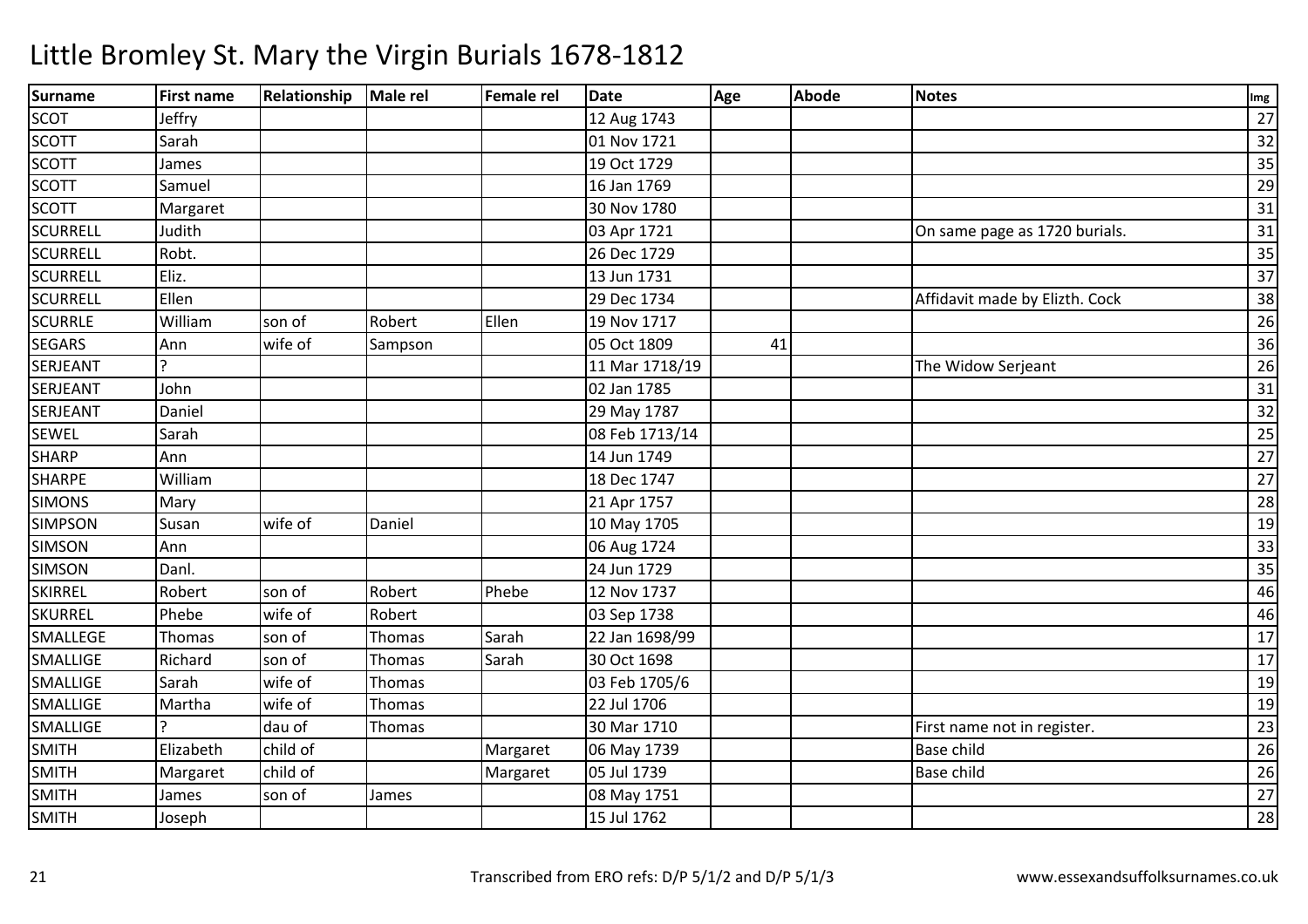| <b>Surname</b>  | <b>First name</b> | <b>Relationship</b> | Male rel  | <b>Female rel</b> | <b>Date</b>    | Age            | <b>Abode</b> | <b>Notes</b>                               | Img             |
|-----------------|-------------------|---------------------|-----------|-------------------|----------------|----------------|--------------|--------------------------------------------|-----------------|
| <b>SMITH</b>    | Matthew           |                     |           |                   | 01 Oct 1782    |                |              |                                            | 31              |
| <b>SPINK</b>    | George            |                     |           |                   | 19 Jan 1720/21 |                |              |                                            | $\overline{31}$ |
| <b>SPRINGIT</b> | Georg             |                     |           |                   | 23 May 1683    |                |              |                                            | 6               |
| SQUIRREL        | Sarah             |                     |           |                   | 24 Oct 1763    |                |              |                                            | 29              |
| <b>STEBBING</b> | Richard           | son of              | Richard   | Priscilla         | 03 Nov 1743    |                |              |                                            | 27              |
| <b>STEBBING</b> | Priscilla         |                     |           |                   | 28 Aug 1791    |                |              | Pauper                                     | 32              |
| <b>STEBBING</b> | Richard           |                     |           |                   | 08 Jul 1796    | 88             |              |                                            | 34              |
|                 |                   |                     |           |                   |                |                |              | Son of David & Susanna Steward (mother's   |                 |
| <b>STEWARD</b>  | David             | son of              | David     | Susanna           | 05 Jul 1796    |                |              | maiden name: George)                       | 33              |
| <b>STEWARD</b>  | Susanna           | dau of              | David     | Susanna           | 17 Apr 1806    | $\overline{9}$ |              |                                            | 35              |
| <b>STEWARD</b>  | Charles           | son of              | David     | Susanna           | 19 Jun 1808    | infant         |              |                                            | 36              |
| SUDDENWOOD      | Ann               |                     |           |                   | 17 Dec 1780    |                |              |                                            | 31              |
|                 |                   |                     |           |                   |                |                |              | Widd. Frostick of Lawford maketh oath Mary |                 |
| <b>TABOLL</b>   | Mary              | maketh oath         |           |                   | 17 May 1692    |                |              | Taboll was buried in woolens only.         | 12              |
| <b>TAYLOR</b>   | Elizabeth         |                     |           |                   | 30 Mar 1685    |                |              |                                            | 8               |
| <b>TAYLOR</b>   | Mary              | dau of              | Nathaneel | Anne              | 09 Jul 1699    |                |              |                                            | 18              |
| <b>TAYLOR</b>   | Sarah             | dau of              | Nathaniel | Anne              | 11 Apr 1708    |                |              |                                            | 19              |
| <b>TAYLOR</b>   | Nathaniel         |                     |           |                   | 14 May 1708    |                |              |                                            | 19              |
| <b>TAYLOR</b>   | Rebecca           | dau of              |           | Anne              | 21 Apr 1710    |                |              | Of Anne Taylor, widow                      | 23              |
| <b>TAYLOR</b>   | Jeffry            | child of            |           | Mary              | 21 Mar 1747/48 |                |              | <b>Base child</b>                          | 27              |
| <b>THOMPSON</b> | Anne              |                     |           |                   | 21 Jun 1680    |                |              |                                            | $\overline{4}$  |
| <b>THOMPSON</b> | Amy               |                     |           |                   | 02 Sep 1680    | infant         |              |                                            | $\overline{4}$  |
| <b>TOSPELL</b>  | Sarah             |                     |           |                   | 25 Apr 1784    | infant         |              |                                            | 31              |
| <b>TOSPELL</b>  | Thomas            |                     |           |                   | 11 Feb 1787    | infant         |              |                                            | 32              |
| <b>TOSPELL</b>  | James             |                     |           |                   | 09 Mar 1787    | infant         |              |                                            | $\overline{32}$ |
| <b>WADE</b>     | Joseph            |                     |           |                   | 05 Apr 1685    |                |              |                                            | $\overline{7}$  |
| <b>WADE</b>     | Jane              | wife of             | Thomas    |                   | 20 Jan 1703/4  |                |              |                                            | 18              |
| <b>WADE</b>     | Sarah             | dau of              | Thomas    | Sarah             | 29 Feb 1703/4  |                |              |                                            | 19              |
| <b>WADE</b>     | Thomas            |                     |           |                   | 29 Feb 1715/16 |                |              | Thomas Wade senr.                          | 25              |
| <b>WADE</b>     | Thomas            |                     |           |                   | 13 May 1746    |                |              | Thomas Wade jnr                            | 27              |
| <b>WADE</b>     | Ann               | wife of             | Thomas    |                   | 11 Jan 1747/48 |                |              |                                            | 27              |
| <b>WADE</b>     | Thomas            |                     |           |                   | 11 Feb 1756    |                |              |                                            | 28              |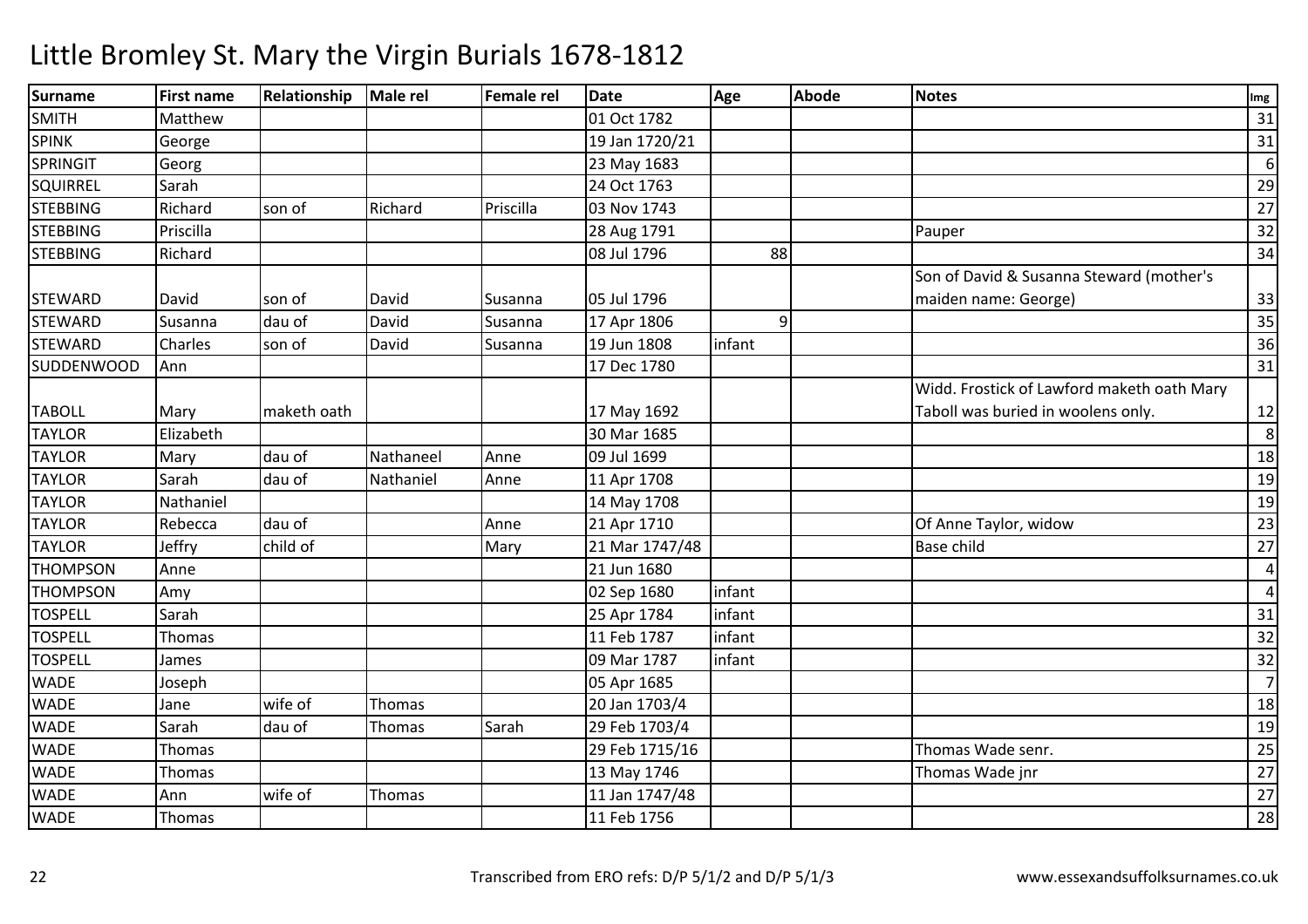| <b>Surname</b>  | <b>First name</b> | Relationship | Male rel    | Female rel | <b>Date</b>    | Age    | <b>Abode</b> | <b>Notes</b>                              | Img             |
|-----------------|-------------------|--------------|-------------|------------|----------------|--------|--------------|-------------------------------------------|-----------------|
| <b>WARD</b>     | Susan             | wife of      | Roger       |            | 15 Jun 1680    |        |              |                                           | $\overline{4}$  |
| <b>WARD</b>     | Roger             |              |             |            | ** 1684        |        |              | No date except year                       | $\overline{7}$  |
| <b>WARREN</b>   | Ellen             | dau of       | Ralph       |            | 12 May 1697    |        |              |                                           | 17              |
| <b>WARREN</b>   | Mary              | dau of       | Ralph       |            | 20 Aug 1697    |        |              |                                           | 17              |
| <b>WARREN</b>   | Margarett         | dau of       | Ralph       |            | 28 Jul 1700    |        |              |                                           | 18              |
| <b>WARREN</b>   | Hellen            | dau of       | Ralph       | Margarett  | 22 Apr 1707    |        |              |                                           | 19              |
| <b>WARREN</b>   | Ralph             |              |             |            | 14 Feb 1726/27 |        |              |                                           | 34              |
| <b>WARREN</b>   |                   | widow of     | Ralph       |            | 16 Dec 1735    |        |              | First name not in register.               | $\overline{38}$ |
| <b>WARREN</b>   | Sarah             | dau of       | Thomas      | Mary       | 06 Jun 1743    |        |              |                                           | $\overline{27}$ |
| <b>WARREN</b>   | Martha            | dau of       | Thos.       | Mary       | 17 Mar 1744/45 |        |              |                                           | $\overline{27}$ |
| <b>WARREN</b>   | Thomas            |              |             |            | 05 Mar 1749/50 |        |              |                                           | $\overline{27}$ |
| <b>WARREN</b>   | Mary              |              |             |            | 09 Jun 1785    |        |              |                                           | 31              |
| <b>WARREN</b>   | Elizabeth         |              |             |            | 01 Feb 1811    | 80     |              | Widow                                     | 36              |
| <b>WATTS</b>    |                   | wife of      | Bartholomew |            | 30 Oct 1691    |        |              |                                           | 11              |
|                 | Barthol-          |              |             |            |                |        |              |                                           |                 |
| <b>WATTS</b>    | omew              |              |             |            | 28 Mar 1701    |        |              |                                           | 18              |
| <b>WATTS</b>    | Amy               | dau of       | Samuel      | Amy        | 19 Feb 1739/40 |        |              |                                           | 26              |
| <b>WATTS</b>    | Mary              | dau of       | Samuel      | Mary       | 04 Apr 1747    |        |              |                                           | 27              |
| <b>WATTS</b>    | Samuel            |              |             |            | 03 Jul 1747    |        |              | Samuel Watts senr                         | $\overline{27}$ |
| <b>WATTS</b>    | George            | son of       | Samuel      | Mary       | 09 Apr 1748    |        |              |                                           | $\overline{27}$ |
| <b>WATTS</b>    | Samuel            | son of       | Samuel      | Amy        | 27 May 1750    |        |              |                                           | $\overline{27}$ |
| <b>WATTS</b>    | Samuel            |              |             |            | 22 Nov 1750    |        |              |                                           | $\overline{27}$ |
| <b>WATTS</b>    | Moriah            | dau of       | Dan.        |            | 25 Jan 1771    |        |              |                                           | 29              |
| <b>WATTS</b>    | William           | son of       | Dan.        | Susan      | 02 Feb 1776    |        |              |                                           | 30              |
| WEELER          | William           |              |             |            | 25 Jun 1787    | infant |              |                                           | 32              |
| WEELER          | Mary              |              |             |            | 19 May 1789    |        |              |                                           | $\overline{32}$ |
|                 |                   |              |             |            |                |        |              | Mary daughter of John & Eliz. Weeler      |                 |
| <b>WEELER</b>   | Mary              | dau of       | John        | Eliz.      | 01 Aug 1794    |        |              | (mother's maiden name: Stebbing)          | 33              |
|                 |                   |              |             |            |                |        |              | Daughter of John & Eliz. Weeler (mother's |                 |
| <b>WEELER</b>   | Priscilla         | dau of       | John        | Eliz.      | 13 Jun 1796    | 15     |              | maiden name: Stebbing)                    | 33              |
| <b>WETHERBY</b> | Thomas            |              |             |            | 11 Nov 1721    |        |              |                                           | 32              |
| <b>WHALE</b>    | John              |              |             |            | 14 May 1687    |        |              |                                           | 10              |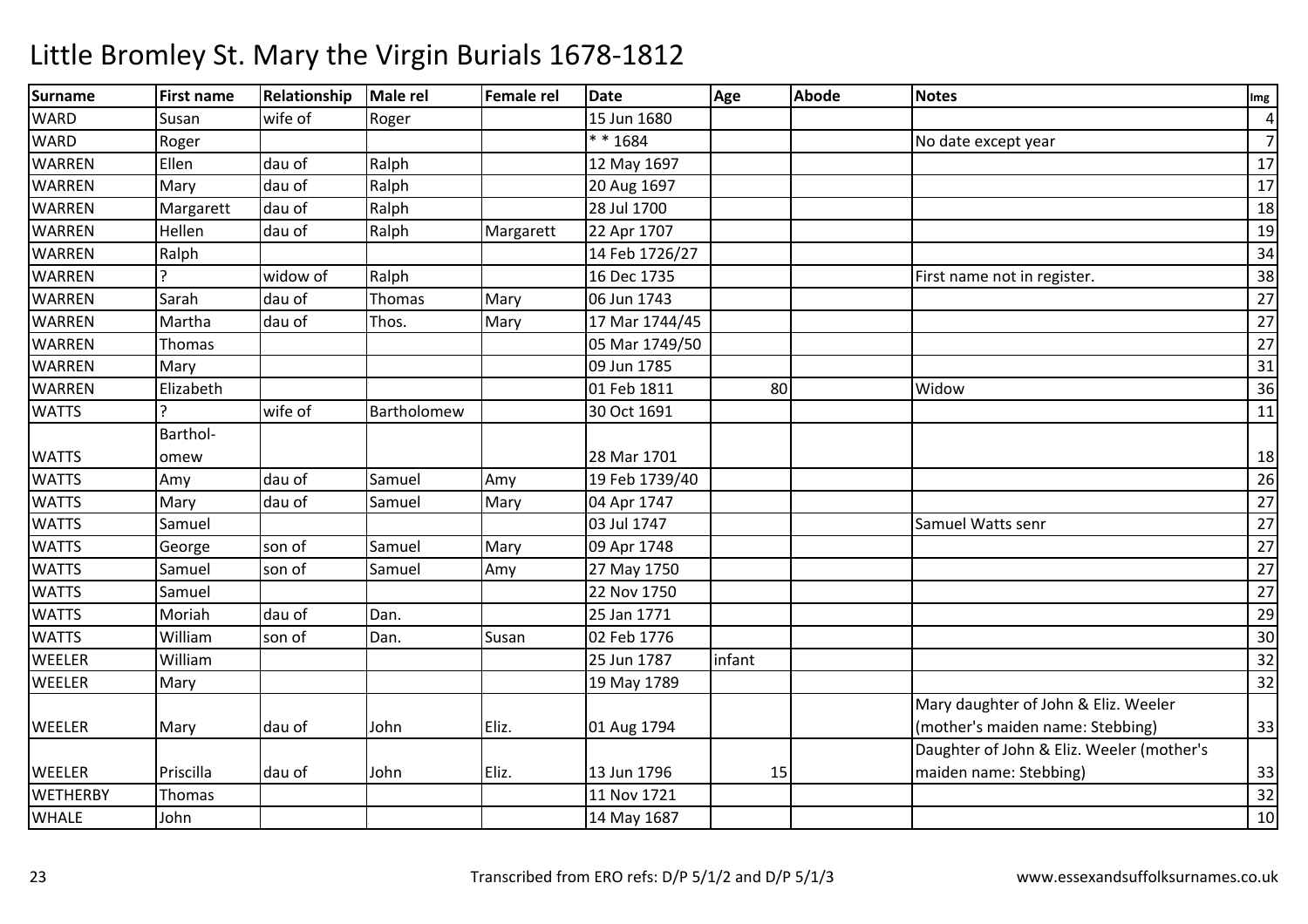| <b>Surname</b>    | <b>First name</b> | Relationship | Male rel | Female rel | <b>Date</b>    | Age    | <b>Abode</b> | <b>Notes</b>                            | Img              |
|-------------------|-------------------|--------------|----------|------------|----------------|--------|--------------|-----------------------------------------|------------------|
| <b>WHALE</b>      | Thomas            | son of       | Thomas   |            | 24 Sep 1702    |        |              |                                         | 18               |
| <b>WHALE</b>      | Thomas            |              |          |            | 12 Nov 1727    |        |              |                                         | 34               |
| <b>WHALE</b>      | Katherine         |              |          |            | 12 Mar 1729/30 |        |              |                                         | 36               |
| <b>WHALE</b>      | John              |              |          |            | 01 Apr 1730    |        |              |                                         | 36               |
| <b>WHALE</b>      | Daniel            |              |          |            | 09 Jul 1731    |        |              |                                         | 37               |
| <b>WHALE</b>      | Frances           |              |          |            | 07 Nov 1732    |        |              | Widow                                   | 37               |
| <b>WHALE</b>      | Sarah             |              |          |            | 17 Nov 1732    |        |              |                                         | 37               |
| <b>WHALLE</b>     | Susan             |              |          |            | 16 Dec 1684    |        |              |                                         | $\overline{7}$   |
| <b>WHITING</b>    | Jane              |              |          |            | 07 Aug 1680    |        |              | Widdow                                  | 4                |
| <b>WHYATT</b>     | Mary              | wife of      | John     |            | 04 Oct 1752    |        |              |                                         | 28               |
| <b>WHYATT</b>     | John              |              |          |            | 02 Jul 1754    |        |              |                                         | 28               |
| <b>WHYATT</b>     | Susanna           | wife of      | William  |            | 07 Feb 1755    |        |              |                                         | 28               |
| <b>WHYATT</b>     | Susanna           | dau of       | William  | Susanna    | 20 May 1755    |        |              |                                         | 28               |
| <b>WHYATT</b>     | William           | son of       | William  | Sarah      | 25 Mar 1760    |        |              |                                         | 28               |
| <b>WILBEY</b>     | Richard           |              |          |            | 10 Aug 1771    |        |              |                                         | 29               |
| <b>WILKER</b>     | Mary              | dau of       | Thomas   | Thamar     | 17 May 1702    |        |              |                                         | 18               |
| <b>WINTER</b>     | William           | son of       | James    | Rose       | 26 Oct 1707    |        |              |                                         | 19               |
| <b>WINTER</b>     | James             |              |          |            | 08 Jun 1708    |        |              |                                         | 19               |
| <b>WINTER</b>     | Martha            | dau of       | James    | Martha     | 11 Jan 1744/45 |        |              |                                         | $\overline{27}$  |
| <b>WINTER</b>     | Martha            | wife of      | James    |            | 27 Dec 1750    |        |              |                                         | 27               |
| <b>WINTER</b>     | William           | son of       | James    | Martha     | 08 Jan 1750/51 |        |              |                                         | 27               |
| <b>WINTER</b>     | James             |              |          |            | 08 Jan 1776    |        |              | Farmer                                  | 30               |
|                   |                   |              |          |            |                |        |              |                                         |                  |
| <b>WINTER</b>     | Elizabeth         | wife of      | John     |            | 12 Oct 1799    |        |              | Wife of John Winter, maiden name Warner | 34               |
| <b>WINTER</b>     | John              |              |          |            | 05 Jul 1802    | 56     |              | Widower                                 | 34               |
| <b>WITHERBY</b>   | Thamar            |              |          |            | 29 Oct 1706    |        |              |                                         | 19               |
| <b>WOODS</b>      | Mary              |              |          |            | 21 Jan 1785    |        |              |                                         | 31               |
| <b>WOODS</b>      | Elisabeth         |              |          |            | 05 Feb 1785    | infant |              |                                         | 31               |
| <b>WOODTHORPE</b> | John              |              |          |            | 28 Oct 1682    |        |              |                                         | $\boldsymbol{6}$ |
| <b>WOOLLAGE</b>   | Sarah             |              |          |            | 03 Mar 1792    |        |              |                                         | 33               |